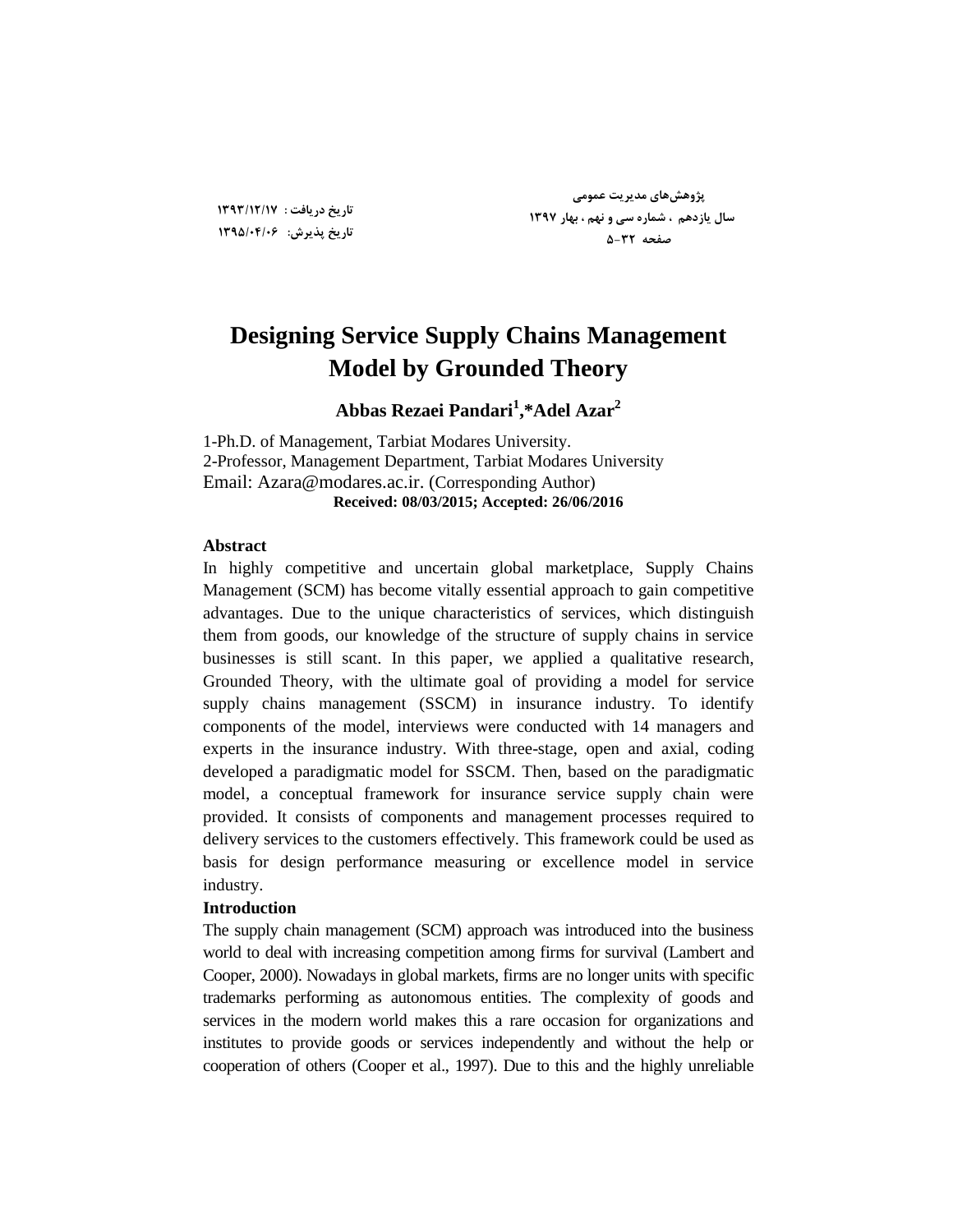and competitive environment, companies face a real struggle; therefore almost every day, new methods and procedures are being innovated to help them progress under such harsh circumstances (Cooper, Lambert et al. 1997). The Supply Chain Management (SCM), is one of these various methods developed to help companies and corporations overcome such difficulties (Lambert & Cooper, 2000).

In the recent decades, the service sector has had a great share of the global economics; economy services are considered the driving force of many of the developing countries (Giannakis 2011). In the Islamic republic of Iran, more than 50% of the gross production is that of the service sector and the analysis of the national GDP indicates growth in this sector (SCI 2014). Even with the importance of the service sector and the increase in the conversion of global economics to a service based format, the service sector is not as developed as the manufacturing sector (Van Ark, O'Mahony et al. 2008). One of the main reasons for this issue is that many of the production based organizations have had a great opportunity of development which is due to the SCM procedure being applied by them. An effective supply chain is able to both reduce the resources needed for the presentation of the desired services and also to develop costumer servicing by the way of increasing the availability of a product and decreasing the order time period as well as the cost of the required service (Banomyong & Supatn 2011).

Although different disciplines of research such as Service marketing, service operations management, service science and service engineering have been developed, little research has been dedicated to the method of Service Supply Chain Management (SSCM), which expands the organization's boundaries (Johnston & Clark 2012). Service standardization, design difficulties and servicing procedures play important roles in the deficiency of research in this field (Lin, Shi et al. 2010). The abstraction and measurement of such services is a difficult matter and in addition to all these, the variety of service sectors has made it even more difficult to suggest a single model for such services (Ellram, Tate et al. 2004). Taking this feature into account and since there has been little research on service supply chains, the present study has been conducted based on views and experiences by insurance industry experts. And attempts to design and provide a model for service supply chain management in the insurance industry.

#### **Case Study**

The study used interviews with experts, managers and insurance industry professionals as the main source for gathering data. The major source from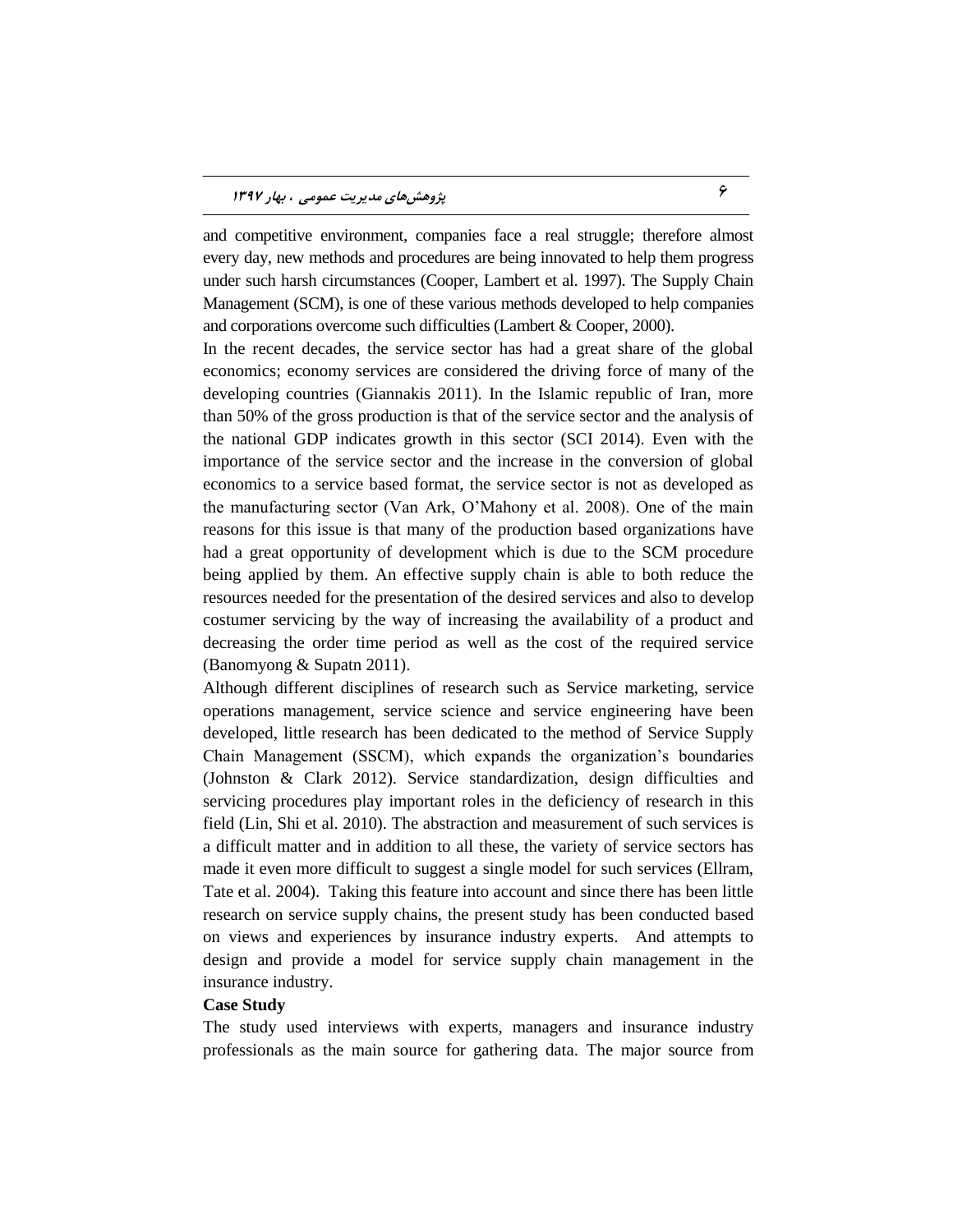which the main concepts were extracted were interviews performed with 14 managers and experts of the insurance industry in Iran. This research based on the core of SSCs, which companies providing insurance services, carried out presses/procedures of insurance SSCs and designed a conceptual framework for SSCM.

#### **Marerials and Methods**

Since previous researches have employed week frames to determine the structure of service supply chains, it seems appropriate to utilize a qualitative procedure; and the service supply chain management has been modeled with a qualitative approach by using the data theory method with the help of the Strauss and Corbin (1998) model. Grounded theory is a qualitative research method that develops a theory using a data set.

The researcher has attempted to gather and analyze 13 interviews in three turns. At the beginning and based upon the newly found recognition of the insurance industry, theoretical sampling, and after that and to achieve theoretical saturation, snowball sampling was performed. In this study, 2 introductive interviews were made to better understand the environment; 9 main interviews with the aim of extracting required data, and another two to determine that theoretical saturation is obtained and as a confirmation to the extracted codes were made. Theoretical saturation is a state wherein no new data are discovered, the subject has been extended enough and the connections between the data has been determined (Creswell 2003). Each interview was conducted with either one or two people and in two sessions. The interviews ranged from 30 minutes to two hours. The selected people for the main interview had at least 10 years of experience in the insurance industry. Ten percent of the interviewees had a BA, 50 percent had an MA and 40 percent had a PhD degree.

#### **Data analysis and findings**

Coding is a systematic procedure developed by Strauss and Corbin (1998) to explore data categories, features and aspects. In this study, with two-stage, open and axial, coding developed a paradigmatic model for SSCM. This was done through analysis, naming and classifying the acquired data from interviews, observations and technical notes. The shared codes, and codes underlined by all interviewees, as well as codes regarded important by the researcher, were all identified as final codes. Similar codes were combined to form single service supply chain management factors. Then, based on the paradigmatic model and selective coding, a conceptual framework for insurance service supply chain were provided. It consists of components and management processes required to delivery services to the customers effectively. Finally, 8 presses/procedures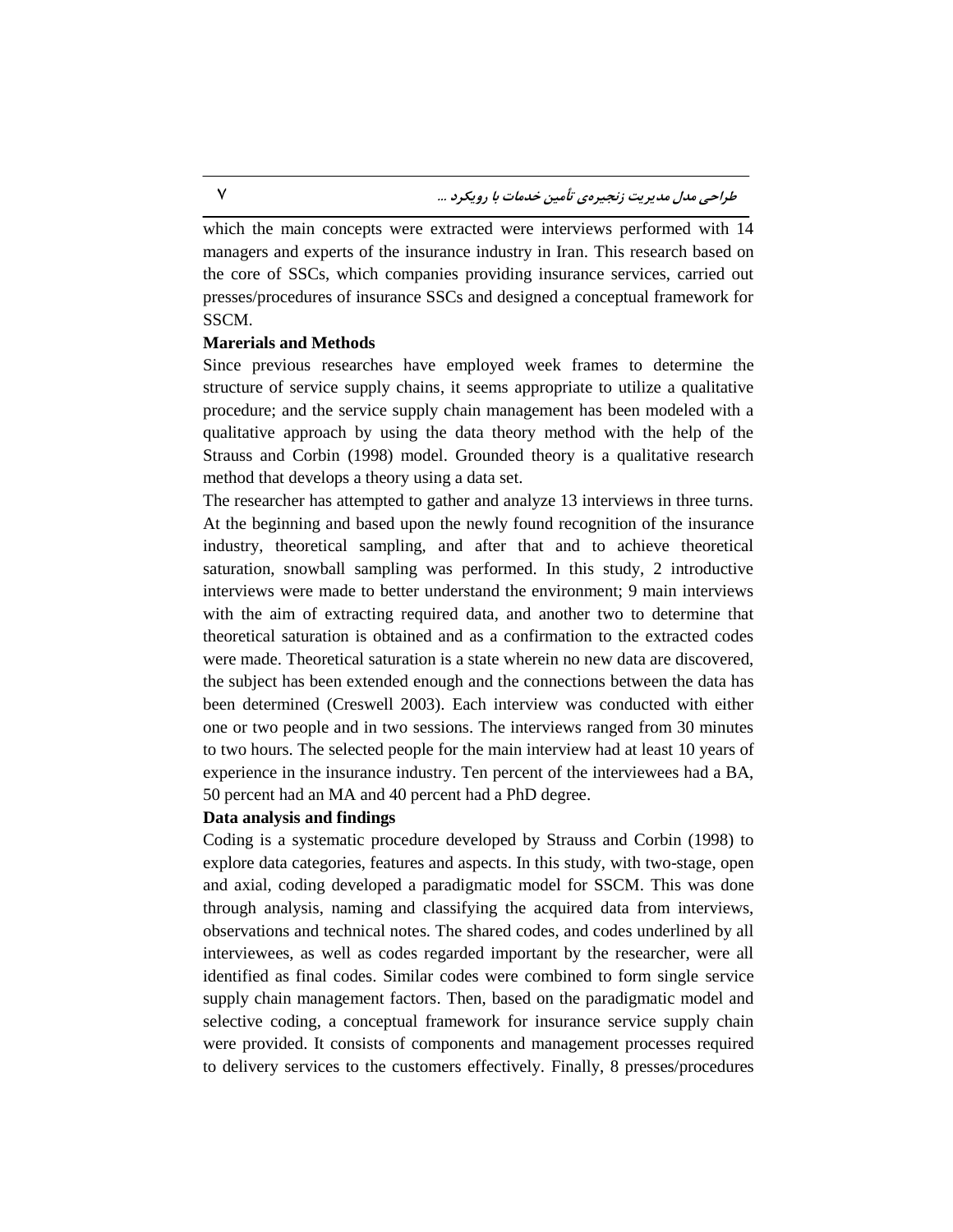were identified for insurance SSCs. These procedures contain all the activities and processes performed in order to deliver a service to a consumer. As the service provider states, some of these activities are seen throughout all the chain, whilst other are seen only in specific phases.

#### **Conclusion**

As it was previously mentioned, service industries are greatly influential on the economy of advanced countries and is facing growth in progressing countries; therefore paying attention to the SSC with the purpose of improving it is of great importance. By going through the research literature, it was determined that the models used in production supply chain management are not applicable in the SSC. In this study, it was endeavored to privilege from the opinions of the experts in the field of insurance industry and the use of grounded theory, it better comprehend the nature and the difficulties of the service supply chain. The suggested frame presents a new perspective of managing service procedures in the insurance industry, which can help managers take a different view on designing and managing such procedures and assess themselves in accordance with the aims intended for the company. In the presented service supply chain management model, all the procedures needed for an efficient supply chain have been determined which are: service delivery management, service capabilities management, market management, cash flow management, CRM, SRM and information flow management. Risk management has been described as a specialized process in insurance procedures.

Insurance industry managers can privilege from the model provided by this research as a guideline to achieve competency advantage and lower the unreliability of the environment as well as using it as a basis for insurance's management and supply chain network structure; it may also be used to assess their performance.

**Key Words:** Supply Chain Management, Service Supply Chain, Grounded Theory, Insurance Industry.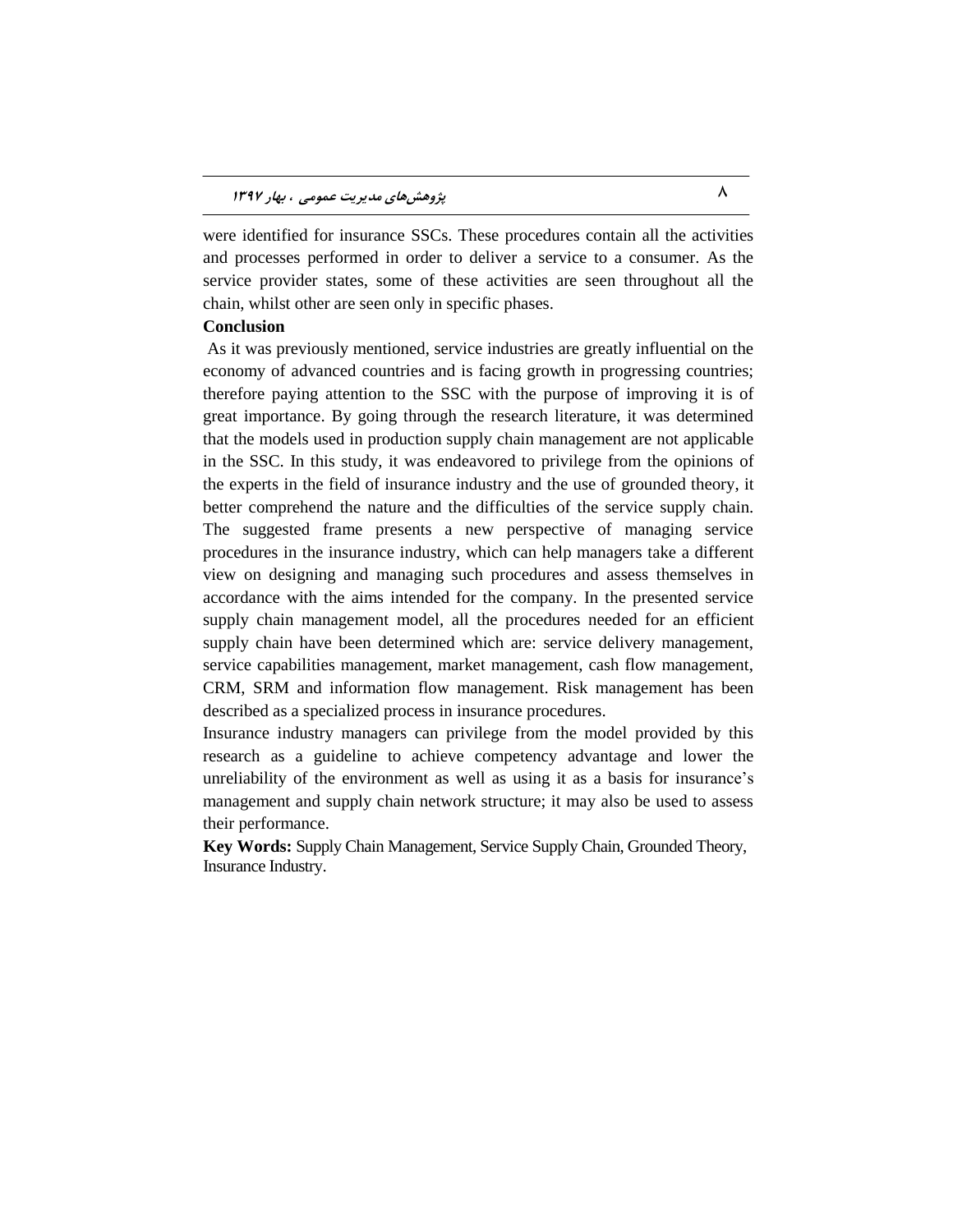# **طراحی مدل مدیریت زنجیرهی تأمین خدمات با رویکرد نظریه داده بنیاد**

**دکتر عباس رضائی پندری - دکتر عادل آذر**

#### **چکیذُ**

 **در هحیظ ًبهغوئي ٍ پزرلبثت عصز حبضز، كبالّب ٍ خذهبت ثِگًَِای است كِ ثسیبر كن اتفبق هیافتذ سبسهبى** یا مؤسسهای به تنهایی و بدون کمک گرفتن و همکاری با دیگر سازمانها بتواند محصولی را تولید یا خدمتی ارائه كند. یکی از رویکردهای مورداستفاده شركتّها برای كسب مزیت رقابتی در چنین شرایطی استفاده از زنجیرهی تأمین است. با توجه به ماهیت متفاوت خدمات استفاده از مدلّهای تولیدی در بخش خدمات با محدودیتّهایی **ّوزاُ است ثٌبثزایي ثب تَجِ ثِ ًبهٌبست ثَدى هذلّبی سًجیزُی تأهیي تَلیذ هحَر در ثخص خذهبت، ضزٍری**  است تا مفهوم زنجیرەی تأمین در بخش خدمات و مدلی مفهومی جهت مدیریت زنجیره تأمین خدمات تعریف شود. این پژوهش كیفی باهدف غایی ارائه مدلی برای مدیریت زنجیرِهی تأمین خدمات در صنعت بیمه با استفاده **اس عزح ًظبمهٌذ ًظزیِ دادُ ثٌیبد اًجبمضذُ است. ثزای ضٌبسبیی هؤلفِّبی هذل هصبحجِّبیی ثب 14 ًفز اس خجزگبى ٍ صبحتًظزاى صٌعت ثیوِ اًجبم گزفت ٍ سپس ثب دٍ هزحلِ كذگذاری ثبس ٍ هحَری هذل پبرادایوی سًجیزُ تأهیي ضکل گزفت در اداهِ ثز اسبس هذل پبرادایوی، چبرچَة هفَْهی هذیزیت سًجیزُی تأهیي خذهبت در لبلت هذلی ارائِ گزدیذ كِ درثزگیزًذُ اجشاء ٍ فزایٌذّبی هذیزیتی است كِ ثزای هذیزیت كبرآهذ ٍ اثزثخص**  زنجیرِه تأمین خدمات صنعت بیمه موردنیاز است. این چارچوب می *ت*واند مبنایی جهت طراحی مدلّهای ارزیابی **عولکزد ٍ تعبلی ضزكتّبی خذهبتی لزار گیزد.**

**واژههای کلیدی:** مدیریت زنجیره تأمین، زنجیره تأمین خدمات، نظریه داده بنیاد، صنعت بیمه

 $\overline{a}$ 

<sup>\*</sup> دانش آموخته دکتری مدیریت (تحقیق در عملیات)، دانشکده مدیریت و اقتصاد، دانشگاه تربیت مدرس، تهران، ایران.

<sup>\*\*</sup> نویسنده مسئول- استاد گروه مدیریت صنعتی، دانشکده مدیریت و اقتصاد، دانشگاه تربیت مدرس، تهران، ایران، آزضس الْتطًٍیْی: [ir.ac.modares@azara](mailto:azara@modares.ac.ir)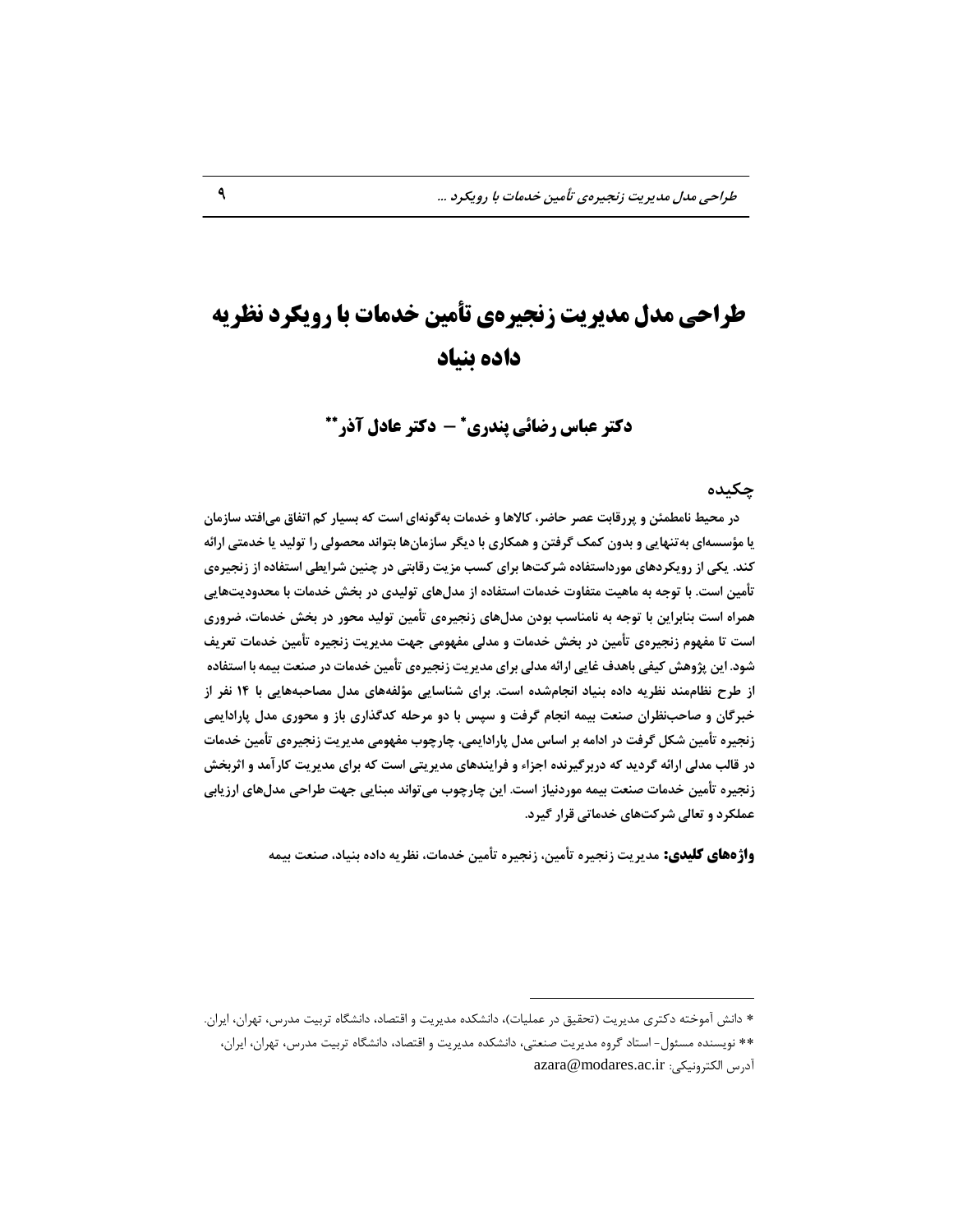## **-1 همذهِ**

امروزه در بازارهای جهانی شرکتها واحدهایی با نامهای تجاری منحصربهفـرد نیســتند که بتوانند بهصورت مسـتقل فعالیـت کننـد. پیچیـدگی کالاهـا و خـدمات در دنیـای امـروز به گونهای است که بسیار کم اتفاق می افتد سازمان یـا مؤسسـهای بـهتنهـایی و بـدون کمـک گرفتن و همکاری با دیگر سازمانها بتواند محصولی را تولید یـا خـدمتی ارائـه کنـد. در ایـن محیط نامطمئن و پررقابت، شرکتها با چالش های گسترده و جدی مواجه شدهاند و بهمنظور رویارویی با این چالش ها هرروز شاهد ظهور روش ها و رویکردهای جدید در دنیای کسبوکـار هســتيم *(Cooper, Lambert et al., 1997). <sub>ر</sub>ويكـرد مـديريت زنجيـره تــأمين ` (SC*M) ازجمله روشهای موجود در دنیای کسبوکار است که برای رویارویی و مقابله با این چالشها ؽَْض یبىتِ است )*2000 [,Cooper and Lambert](#page-26-1)*). ضطایغی ِّ ثبفر تقطیرو ٍ عطاحری چنین نگرشی شده، افزایش روزافزون رقابت و تلاش شرکتها بهمنظور بقاست. شرکتها رمز این بقا را در کاهش هزینهها و برآورده کـردن نیازهـای مشـتری مـیداننـد. نیازهـا و علایـق هطتطی هیتَاًس ضبه ّبّص ٍیوت، حور ثرِ هٍَرـ ٍ ّیيیرت هٌبسرت ثبضرس [\)](#page-25-0) *[,Cooper](#page-25-0)* .)*[Lambert et al.,](#page-25-0) 1997*

در دهههای اخیر بخــش خــدمات ســهم قابــل تــوجهی از اقتصــاد جهــانی را بــه خــود اختصاص داده است، اقتصـاد خـدمات نیـروی محـرک رشـد بـرای بسـیاری از کشـورهای درحال توسعه است *( Giannakis, 2011).* درواقع انتقال اقتصادهای صنعتی از پایه تولیـدی ثِ هحَض ذسهبتی یرِ پسیرسُ هسرتوط اسرت )*2007 [.,al et Karwan ,Smith](#page-27-0)*). زض ایرطاى سهم بخش خدمات از تولید ناخالص داخلی بیش از ۵۰ درصد است و تجزیـهوتحلیـل رونـد تولید ناخالص داخلی نیز نشان می۵هد که اقتصاد خـدمات در ایـران نیـز روبـه رشـد اسـت *(2014 ,SCI).* باوجود اهمیت خدمات و افزایش خدماتی شدن اقتصاد جهانی خـدمات ازنظـر عملكرد از بخش توليد عقب است *(Van Ark, O'Mahony et al., 2008).* یكی از دلایل این امر این است که بسیاری از سازمانِهای تولیدی موفق، فرصت کسب عملکرد بهتر با بهرهگیـری از مدیریت زنجیره تأمین را داشتهاند. نظر به اینکه مدیریت زنجیره تأمین هم ازلحاظ نظری و هم ازلحاظ عملی در صنایع تولیدی زمینه متداولی است امـا تأکیـد بیشـتری بـر زنجیـره تأمین در بخش تولیدی اس*ت (Boonitt and Pongpanarat, 2011)* بنابراین با توجه بِـه اینکه یک زنجیره تأمین مؤثر می تواند منجر به کاهش مقدار منابع کل موردنیاز جهت ارائـه

 $\overline{a}$ 

1-Supply Chains Management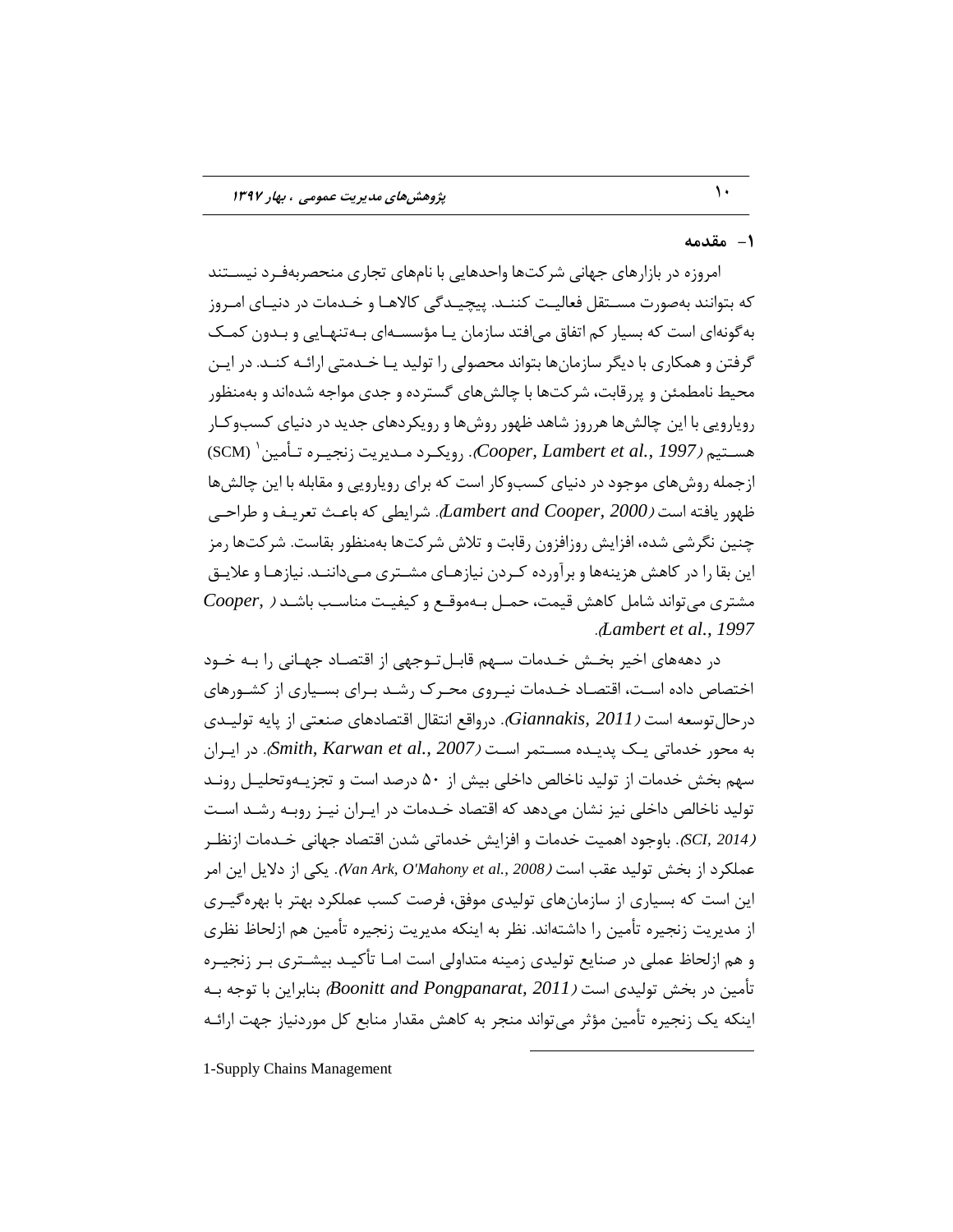سطح موردنیاز خدمات به مشتری در هر بخش و بهبود خدمتدهـی بـه مشـتری از طریـق افزایش در دسترس بودن محصول و کاهش زمان سـفارش همـراه بـا کـاهش هزینــه گـردد *(Banomyong and Supatn, 2011) ضروری* است مدلی مفهومی جهت مدیریت زنجیـره تأمین خدمات توسعه داده شود.

از طرف دیگر، رشد سریع صنایع خدماتی طی دهههای اخیر نیاز بـه نـوآوری خـلاق و افزایش بهرهوری خدمات جهت دستیابی به رشد اقتصادی را افزایش داده است. درحـالی کـه رشتههای تحقیقاتی مختلف مثل بازاریابی خدمات، مدیریت عملیات خدمات، علم خدمات و مهندسی خدمات ایجادشده است، تحقیقات کمی در مورد نحوهی مـدیریت زنجیـره تـأمین خدمات که مرزهای سازمان را افزایش می $\alpha$ هد، انجامگرفته است $\alpha$  *(Johnston and Clark,* [2012](#page-26-3)). استانداردسازی خِدمات بهعنوان عامل اصلی همراه با مشکلات طراحی و فرآیندهای ارائه خدمات نقش مهمی در کمبود تحقیقات درزمینه مدیریت زنجیره تأمین خدمات دارنـد *(2010 ,Lin, Shi et al., ا*لتزاعی کردن و اندازه گیری خدمات سخت است و تنوع بخشهای خدماتی ایجاد یک چارچوب واحد خدماتی را مشکل کرده است *(2004 ,Ellram, Tate et al., 2004*. کمبود پژوهش در زنجیره تأمین خدمات می تواند به خواستگاه تولیدی مفهوم SCM نسـبت داده شود، مدیریت زنجیره تأمین از رشته مدیریت تولید و لجستیک شـروع شـده اسـت کـه ثِعَض سٌتی ضبه هسیطیت ٍ حو ًٍَ هٌبثـ هلوَس اسرت [\)](#page-26-6) *[,Croom and Giannakis](#page-26-6) [2004](#page-26-6)*(. هطْالت شاتی ثطای ایدبز هسلّبی استبًساضز هرسیطیت ذرسهبت ثرِ زلیر هبّیرت متفاوت خدمات، بهاندازه پیچیدگی فرایندهای طراحی و ارائه خدمات در کمبـود تحقیقـات زض ایي ظهیٌِ سْین است )*,2006Froehle [and Sampson](#page-27-2)*). اظ عطه زیگط اضائِ ٍ هسیطیت خدمات کار سختی است، خدمات متنوع بوده و تا حد زیادی به قراین وابسته هستند و تهیه ٍ تساضُ ذسهبت ثِعَض هتوطّع اًدبم ًویضَز )*2004 [.,al et Tate ,Ellram](#page-26-5)*).

یکی دیگر از عوامل سهیم در نبود رویکردهـای رســمی جهـت مـدیریت زنجیـره تـأمین خدمات این حقیقت است که اغلب خدمات بهصورت غیرمتمر کز تدارک و مدیریت می شـود و هر واحد یا عملیات درون یک سازمان، خدمات خود را مبتنی بر اهداف خود و بدون توجه بِه آنچِه دیگران در سازمان انجام می۵هند تهیه کند. با توجِه به اینکه خدمات ماهیتـاً چنــد متغیره است یک چارچوب مدیریتی یکپارچه برای مدیریت زنجیره تأمین آن اجتنابناپدیر خواهد بود؛ بنابراین سؤال اصلی این تحقیق این است که مدل مناسب برای مدیریت زنجیره تأمین خدمات کدام است؟ در این تحقیق سعی شده است تـا بـا ارائـه چـارچوبی مفهـومی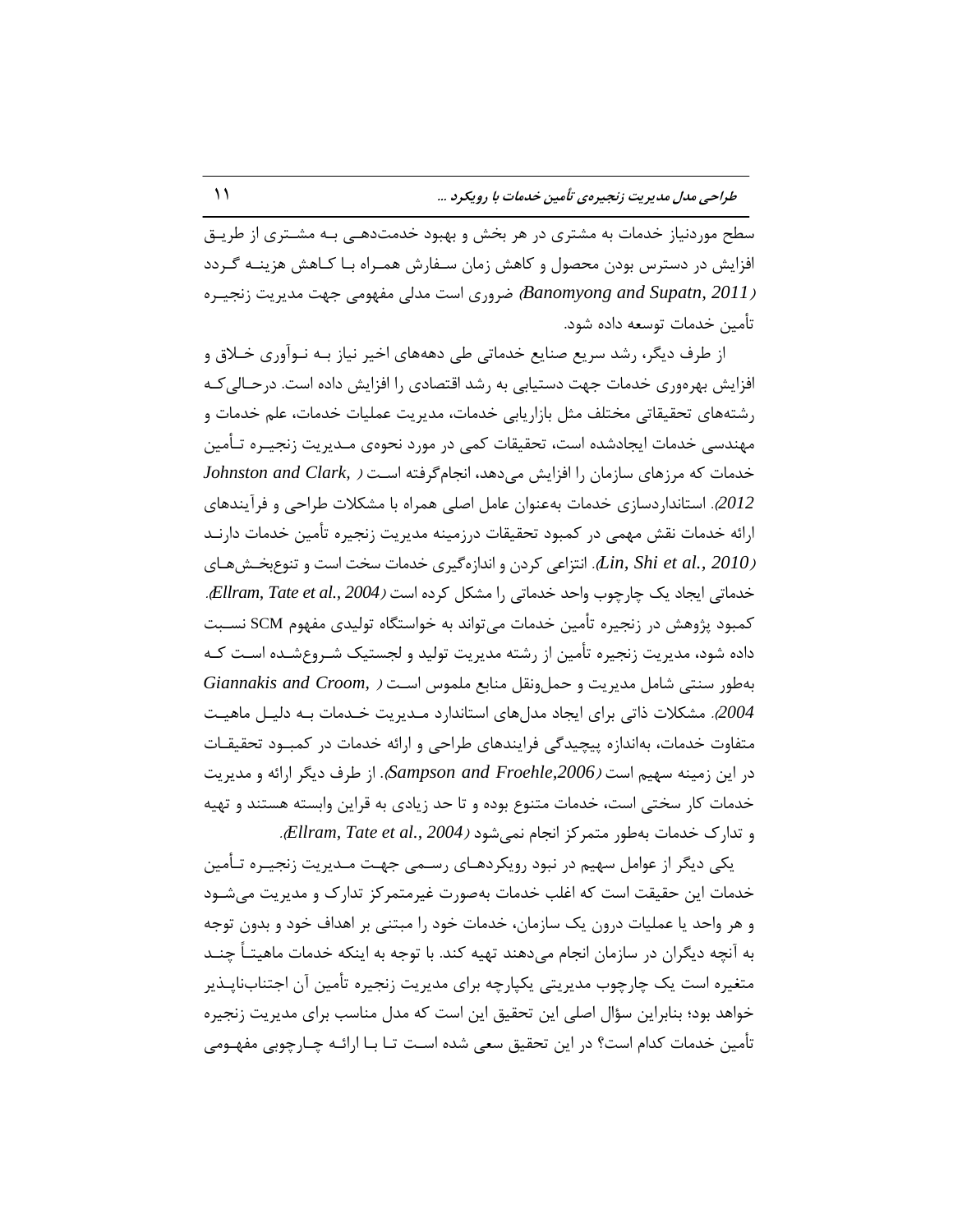ماهیت زنجیره تأمین خدمات در صنعت بیمه موردبررسی قرار گیـرد. چـارچوب ارائـهشـده علاوه بر بخشهای اصلی زنجیره، فرایندهای اصلی مدیریت زنجیـره تـأمین خـدمات را نیـز توصیف خواهد کرد.

## **-2هجبًی ًظزی ٍ پیطیٌِ پژٍّص**

استفاده از مفهوم زنجيره تأمين در حوزه خدمات بهطور کلی به دو بخـش قابـل¤قسـيم است، بخش اول رویکردها و مدلّهای عملیاتی که در زنجیره تـأمین تولیـدی کارآمـد بـوده است در بخش خدماتی نیز مورداستفاده قرارگرفته شده است. نقطـه مشــترک زنجیـرههـای تأمین تولیدی مدیریت جریان کالاهای فیزیکی است. این پیوند متداول چیزی است کـه در زنجیره تأمین خدمات مفقود است. یکی از ویژگی های مهم مدل های زنجیـره تـأمین تولیـد محور این است که کسبوکار و فعالیتهای لجستیک مناسب را معمولاً درون شرکتی خاص شناسایی می کند. بههرحال با توجه به ویژگی عدم یکنـواختی خـدمات ایـن مـدلهـا بـرای زنجیره تأمین خدمات غیرقابل کاربرد است و باید گزینهای جایگزین معرفی شود.

با توجِه به نامناسب بودن مدل هـای زنجیـره تـأمین تولیـد محـور در بخـش خـدمات، محققان مختلفی تلاش کردند تا مفهوم زنجیره تأمین را در بخش خدمات نیز تعریف کننــد. آرمیستد و کلارک<sup>'</sup> (۱۹۹۳) قابلیت به کارگیری مفهوم زنجیره ارزش را در صـنایع خـدماتی موردبررسی قراردادند که از این کار باید بهعنوان اولین تلاش جهت اضافه کردن خدمات بـه مفهوم زنجیره تأمین یادکرد. یونگدال و لومبا<sup>۲</sup> (۲۰۰۰) مفهوم کارخانه خدمات را در زنجیـره تأمین جامع معرفی کردند و نکات قابل توجهی جهت تحقیقات آینده درزمینه مفهـومسـازی نقش خدمات در مدیریت زنجیره تأمین جامع ارائه کردند. سمپسون ۲۰۰۰) با تمرکـز بـر دوگانگی مشتری- تأمین کننده ساختار زنجیره تأمین را در سـازمانهبای خـدماتی بررسـی کرد. الارم و تات ٔ (۲۰۰۴) بیشترین سهم را در ادبیات زنجیره تـأمین خـدمات ایفـا کردنــد. آنها بر اساس مدلهای زنجیره تأمین تولید محور یـک چـارچوب کلـی پیشـنهاد کردنـد و فرایندها یا عملکردهای اصلی خدماتی را شناسایی کردند. جدول ۱ خلاصـهای از تحقیقـات درزمینه زنجیره تأمین خدمات را نشان میدهد.

 $\overline{a}$ 

- 1 -Armistead and Clark
- 2 -Youngdahl and Loomba
- 3 -Sampson
- 4 -Ellram and Tate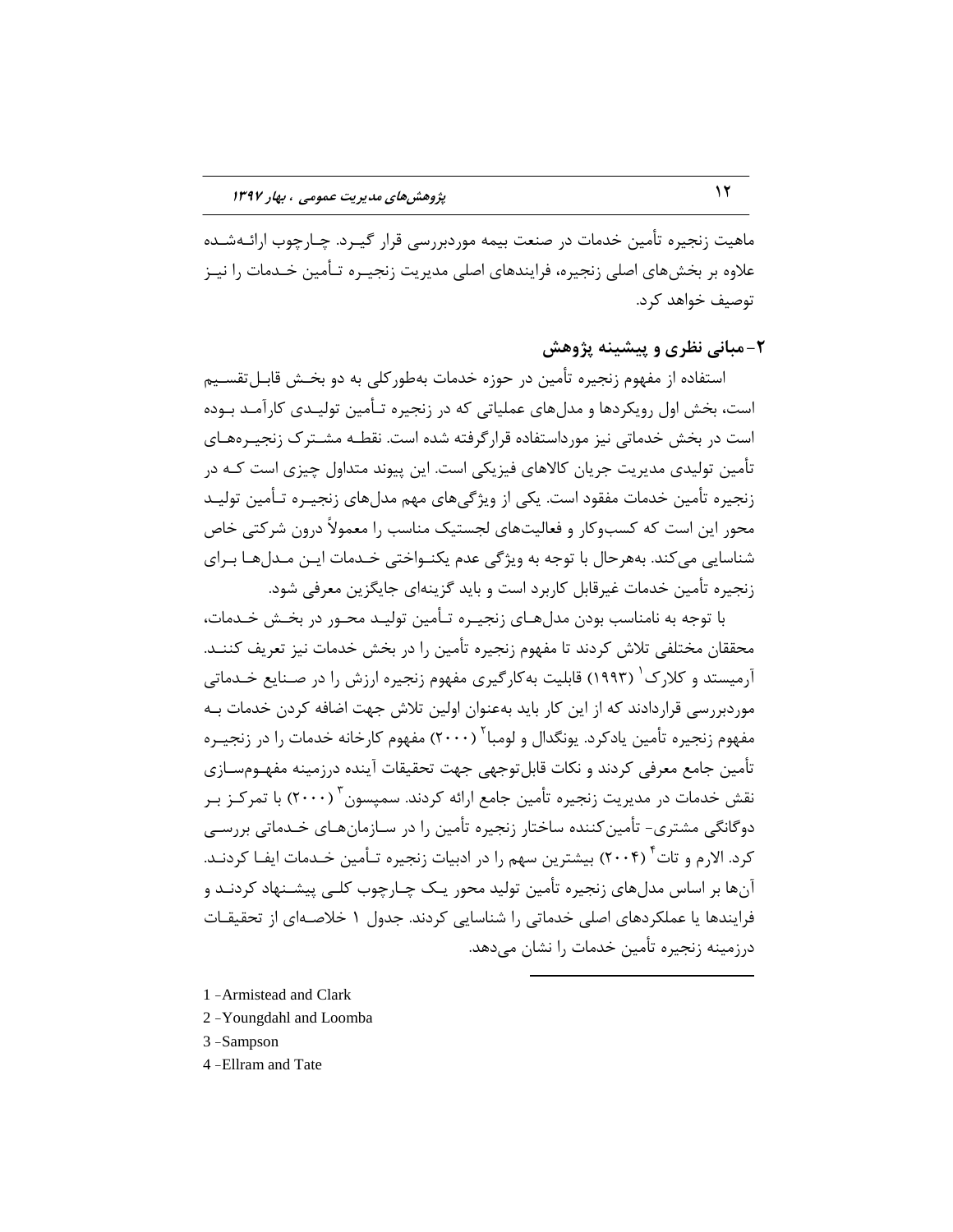طراحی مدل مدیریت زنجیرهی تأمین خدمات با رویکرد ...

هدل مفهومی پارادایمی برای زنجیره تأمین*(Giannakis and Croom, 2004)* مبنای کار جیاناکیس قرار گرفت تا در سال ۲۰۱۱ بر اساس چارچوبهای زنجیره تأمین موجود مدلی ترکیبی برای زنجیره تأمین خدمات مشاوره مدیریتی ارائه کند. او همچنین با بررسی قابلیتهای مدل SCOR در بخش خدمات، مدل مرجع برای استفاده در سازمانهای خدماتی طراحی کرد. باتاگیوگلو<sup>\</sup> و همکاران (۲۰۰۷) یک چارچوب جدید زنجیره تأمین برای صنعت بهداشت و درمان ایجاد کردند که مبتنی بر مدل الارم و تتا است. آنها از مدل چارچوب مرجع عملیات زنجیره تأمین ایجادشده بهوسیله شورای زنجیره تأمین بهعنوان ابزار تشخیص برای مدیریت زنجیره تأمین خدمات استفاده کردند. مال<sup>۲</sup> و همکاران (٢٠١٢) زنجیره تأمین خدمات را از دیدگاه مشتری طراحی کردند، این مدل شیوهای که یک مشتری ارائه خدمات را برای ایجاد ارزش مدیریت، هماهنگ و مدیریت می کند با استفاده از تفکر سیستمی موردبررسی قرار داده است. رضائی پندری ؓ و همکاران (2014a) مدلی فرایندی جهت مدیریت زنجیره تأمین خدمات صنعت بیمه توسعه دادند. در این مدل به علت ویژگی همزمانی خدمات، مشتری و مصرف کننده نهایی یکی هستند. همچنین برای مدیریت زنجیره تأمین خدمات تعدادی فعالیت ضروری وجود دارد. از دید خدمت دهنده برخی از این فعالیتّها در کل زنجیره وجود دارد درحالی که برخی دیگر در مرحله خاصی از فرایند انجام می شود. این فعالیتها عبارتاند از؛ مدیریت ارائه خدمات، مدیریت توانمندی خدمات، مدیریت بازار، مدیریت وجوه نقد، مدیریت ارتباط با هشتری، مدیریت ارتباط با تأمین کننده، مدیریت جریان اطلاعات و دانش و مدیریت ریسک.

 $\overline{a}$ 

1 -Baltacioglu

2 -Maull

3 -Rezaei Pandari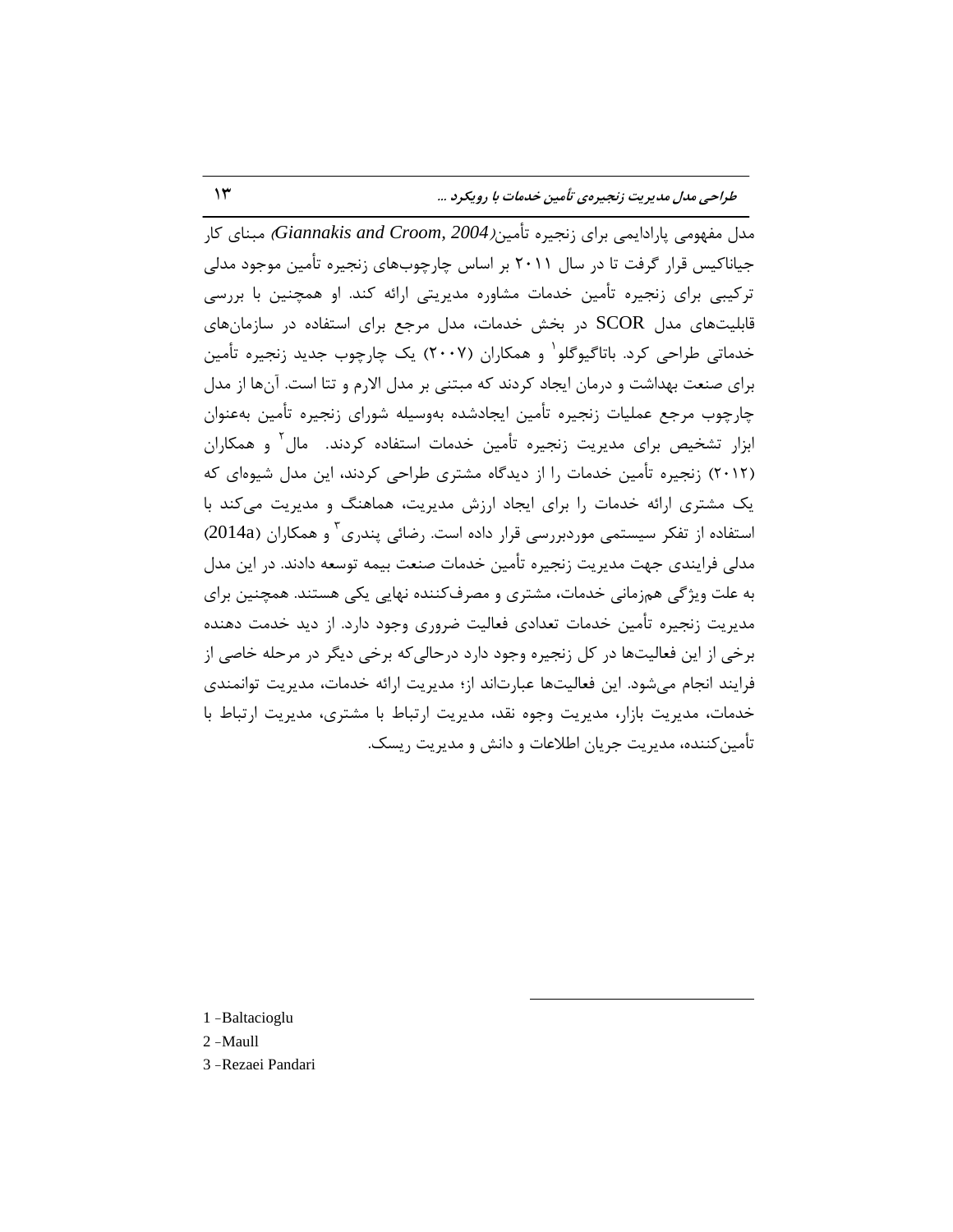| نكات كليدى تحقيق                                                                                          | نويسنده                                         |  |  |  |  |
|-----------------------------------------------------------------------------------------------------------|-------------------------------------------------|--|--|--|--|
| آرمیستد و کلارک ( 'Armistead and Clark   استفاده از مفهوم زنجیره ارزش در ایجاد استراتژیهای ارائه خدمات را |                                                 |  |  |  |  |
| موردبررسی قراردادند.                                                                                      | (1993)                                          |  |  |  |  |
| مفهوم کارخانه خدمات را در شکل جدیدی از زنجیره عمومی تأمین                                                 | Youngdahl and ) يانگدال و لومبا                 |  |  |  |  |
| خدمات گسترش دادند.                                                                                        | (Loomba, 2000                                   |  |  |  |  |
| ساختار زنجیره تأمین دو جهته در سازمانهای خدماتی را شناسایی کرد                                            |                                                 |  |  |  |  |
| که این ساختار با توجه به دوگانگی مشتری- تأمین کننده زنجیره تأمینی                                         | سمپسون (Sampson, 2000)                          |  |  |  |  |
| شبيه زنجيرههاي تأمين توليدي سنتي ايجاد ميكند.                                                             |                                                 |  |  |  |  |
| بر به کارگیری SCM سنتی در صنعت بهداشت و درمان تمرکز کردند و                                               | Cook, DeBree et al. ) کوک و همکاران             |  |  |  |  |
| فهمیدند که نبود یکپارچگی منظم در فعالیتهای زنجیره تأمین مانع                                              | (2001)                                          |  |  |  |  |
| بزرگی جهت انطباق SCM با بخش خدمات است.                                                                    |                                                 |  |  |  |  |
| در مطالعهای اثر تقویتی را در بخش خدمات بررسی کرد.                                                         | Akkermans and Vos, ) آکرمانس و واس (            |  |  |  |  |
|                                                                                                           | (2003)                                          |  |  |  |  |
| یک مدل مفهومی پارادایمی برای زنجیره تأمین طراحی کردند.                                                    | Giannakis and ) جياناكيس و كروم ( Giannakis and |  |  |  |  |
|                                                                                                           | (Croom, 2004                                    |  |  |  |  |
| بر اساس دانش SCM برای صنایع تولیدی یک چارچوب عمومی برای                                                   | Ellram, Tate et al., ) الارم و همكاران          |  |  |  |  |
| زنجيره تأمين خدمات پيشنهاد كردند.                                                                         | (2004)                                          |  |  |  |  |
| بسط مدل الارم و افزایش فرایندهایی که در برمیگیرد.                                                         | Baltacioglu, Ada et ) باتاگيوگلو و همكاران      |  |  |  |  |
|                                                                                                           | (al., 2007                                      |  |  |  |  |
| با طراحی ماتریس خدماتی شدن- جهانیشدن، تکامل مدلهای زنجیره                                                 |                                                 |  |  |  |  |
| تأمین را موردبررسی قرار داده و درنهایت بر اساس مدلهای موجود در                                            | (Lin, Shi et al., 2010) لين و همكاران           |  |  |  |  |
| بخش تولیدی مدلی که قابلیت کاربرد در تولید و خدمات داشته باشد                                              |                                                 |  |  |  |  |
| ايجاد كردند.                                                                                              |                                                 |  |  |  |  |
| بر اساس چارچوبهای زنجیره تأمین موجود مدلی ترکیبی برای زنجیره                                              | (Giannakis, 2011a) جياناكيس                     |  |  |  |  |
| تأمين خدمات طراحي كرد.                                                                                    |                                                 |  |  |  |  |
| با بررسی قابلیتهای مدل SCOR در بخش خدمات، مدل مرجع برای                                                   | (Giannakis, 2011b) جياناكيس                     |  |  |  |  |
| استفاده در سازمانهای خدماتی طراحی کرد.                                                                    |                                                 |  |  |  |  |
| با توجه به نقش اصلی مشتری در بخش خدمات، زنجیره تأمین خدمات را                                             | Maull, Geraldi et al., ) مال و همكاران          |  |  |  |  |
| از دیدگاه مشتری طراحی کردند.                                                                              | (2012)                                          |  |  |  |  |
| با مبنا قرار دادن مدل باتاگیوگلو، جهت پوشش سه جزء اصلی زنجیره                                             | Rezaei Pandari et al., ) رضائی و همکاران        |  |  |  |  |
| یعنی تأمین کننده، خدمت دهنده و مشتری مدلی فرایندی جهت مدیریت                                              | (2014a)                                         |  |  |  |  |
| زنجيره تأمين خدمات صنعت بيمه توسعه دادند.                                                                 |                                                 |  |  |  |  |
| یا توجه به فرایندهای اصلی شناساییشده برای مدیریت زنجیره تأمین                                             | Rezaei Pandari et al., ) رضائی و همکاران        |  |  |  |  |
| خدمات با رویکرد نگاشت شناختی فازی مدلی برای ارزیابی عملکرد                                                | (2014b)                                         |  |  |  |  |
| زنجيره تأمين خدمات طراحي كردند.                                                                           |                                                 |  |  |  |  |

|  |  |  |  |  | جدول ۱ : روند تکامل زنجیره تامین خدمات |
|--|--|--|--|--|----------------------------------------|
|--|--|--|--|--|----------------------------------------|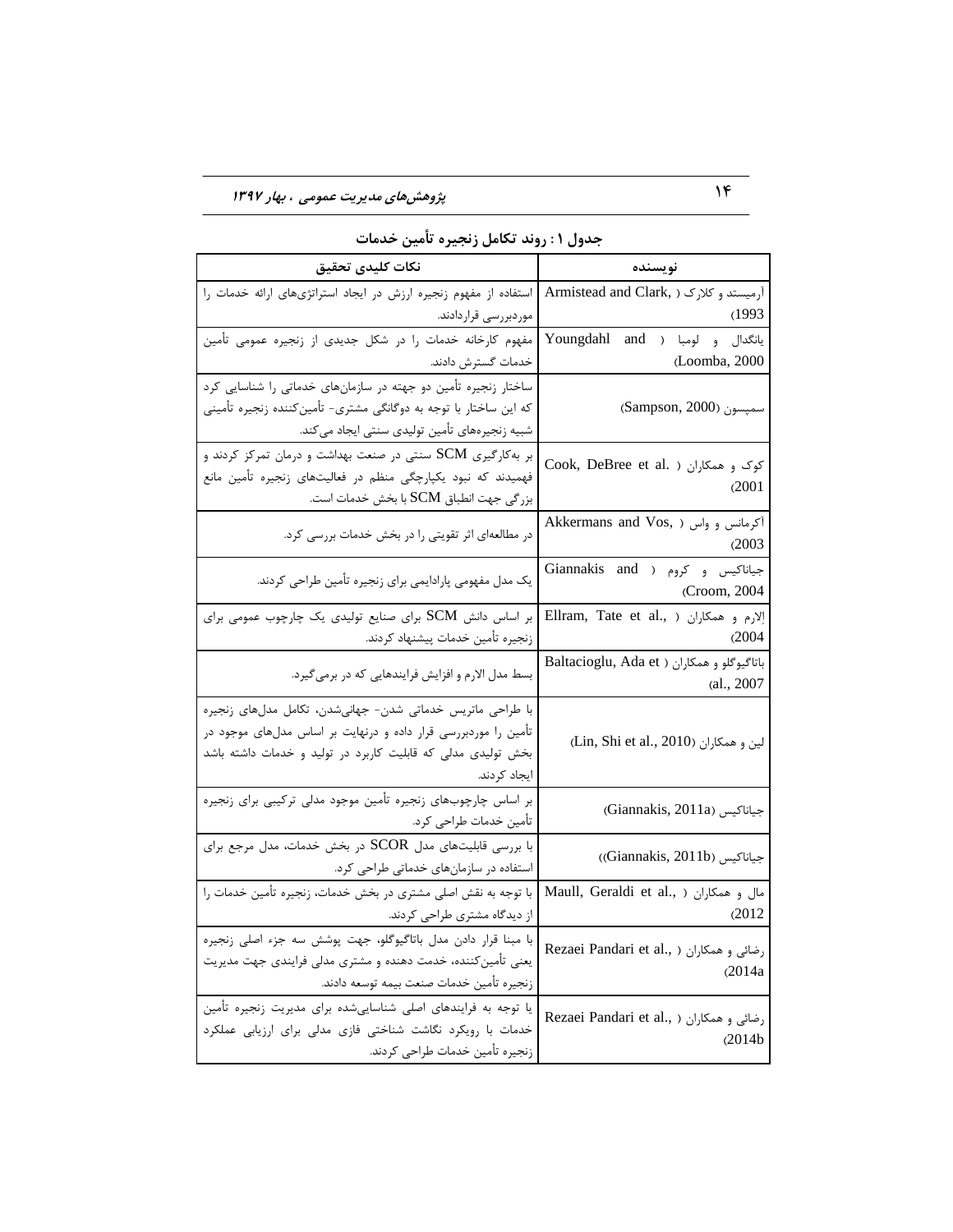## **-3رٍشضٌبسی پژٍّص**

با توجِه به سؤال تحقیق، پژوهش حاضر ازنظر هدف، بنیادی است. این پژوهش با راهیرد پژوهشی نظریه داده بنیاد<sup>٬</sup> به جمعآوری و تحلیل دادهها میپردازد. روش نظریه داده بنیاد، شیوِهای از پژوهش کیفی است که در آن، با استفاده از دستهای از دادهها، نظریهای تکوین می یابد. ایده اصلی این راهبرِد آن است که نظرِ په پردازی از دادههای در دسترس ناشی نمی شود بلکه بر اساس دادههای حاصل از مشارکت کنندگان که فرایند موردیژوهش را تجربه کردهاند، ایجاد یا مفهوِمسازی میشود *(2007 ,Corbin and Strauss).* ازآنجاکه مرور تحقیقات پیشین حکایت از ضعف چارچوبهای موجود در تبیین ساختار زنجیره تأمین خدمات بیمه دارد، استفاده از رویکرد کیفی جهت انجام این تحقیق توجیهپذیر به نظر می رسد. این تحقیق سعی دارد با استفاده از این روش چگونگی ساختار زنجیره تأمین خدمات در صنعت بیمه را موردبررسی قرار دهد، بنابراین با توجه به اینکه پرسشهای قابل پاسخ با راهبرد داده بنیاد از نوع چگونگی و چرا است *(2009 ,Mello and Flint* )استفاده از این راهبرد می تواند محقق را در پاسخ به سؤال تحقیق به نحو مطلوب پاری رساند.

## **-1-3 ًوًَِ ٍ اثشار پژٍّص**

نمونهگیری در این پژوهش بهصورت نظری انجام شد. نمونهگیری نظری<sup>۲</sup>، نوعی نمونه-گیری هدفمند است که پژوهشگر سعی می کند با بهرهگیری ازنظرت و دانش آگاهترین افراد درباره موضوع پژوهش به واکاوی و موشکافی رویداد و پدیده موردنظر بپردازد. بهعبارتدیگر ًَؿ ًوًَِگیطی، تػبزىی ًیست ثلِْ تقوسی ٍ ٍضبٍتی است )*2011 ,Bazargan*).

مهمترین منبع جمعآوری دادههای تحقیق، مصاحبه با ۱۴ نفر از مدیران و کارشناسان صنعت بیمه بود. محقق در سه دور اقدام به هدایت ١٣ مصاحبِه و تحلیل متن آنها کرد. ابتدا با توجه به شناخت حاصل شده از صنعت بیمه، نمونهگیری نظری و سپس جهت رسیدن به اشباع نظری، از نمونهگیری گلوله برفی<sup>۳</sup> استفاده شده است. در این تحقیق دو مصاحبِه مقدماتی برای شناخت فضای کسبوکار صنعت، نه مصاحبِه اصلی جهت استخراج کدهای مورد نیاز و در ادامه دو مصاحبه جهت اطمینان از رسیدن به اشباع نظری<sup>۴</sup> و تائید کدهای استخراجی صورت پذیرفته است. مقصود از اشباع نظری مرحلهای است که در آن

 $\overline{a}$ 

- 1- Grounded theory
- 2 -Theoretical sampling
- 3 -Snowballing sampling
- 4 -Theoretical saturation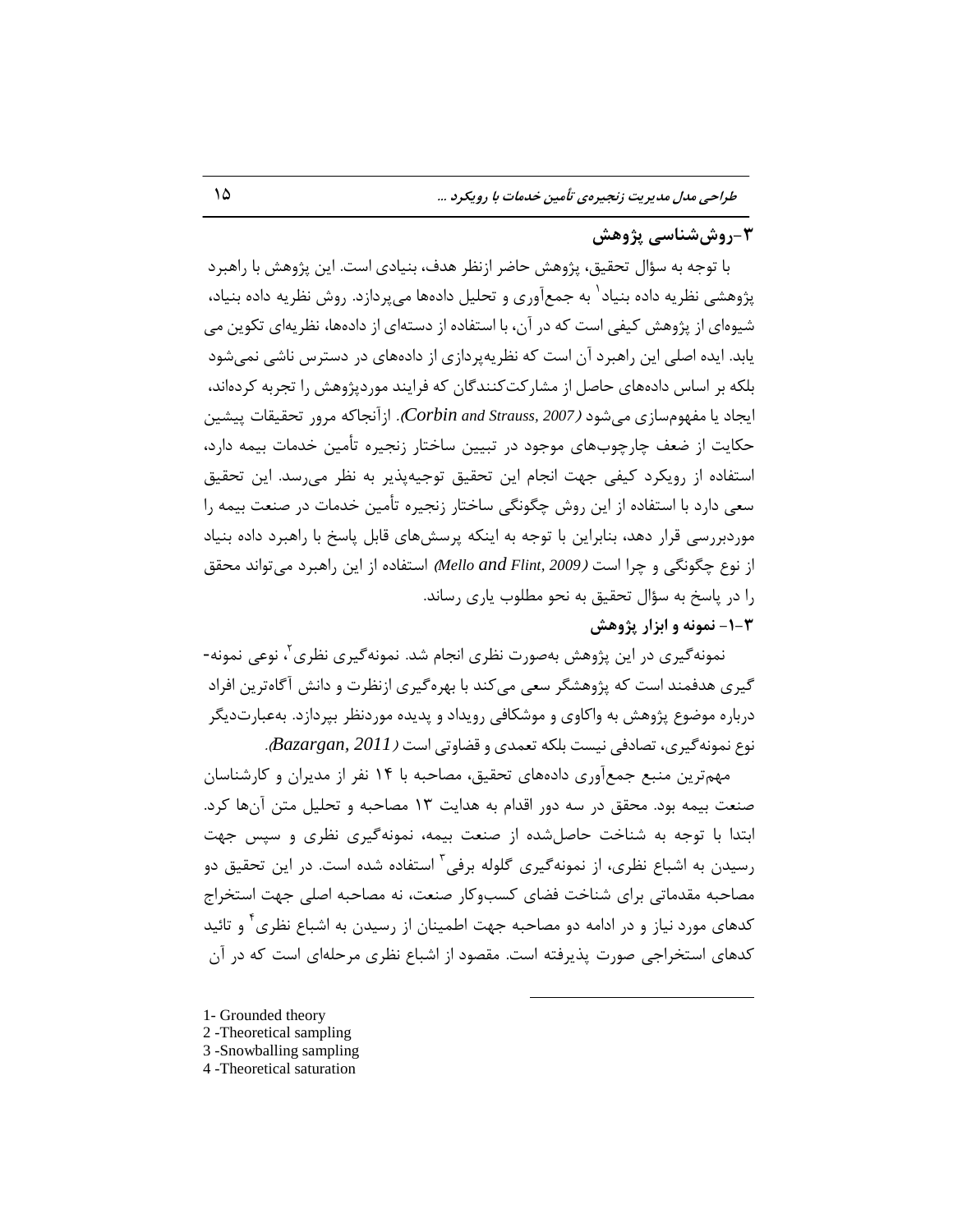دیگر دادههای جدیدی در ارتباط با مقوله پدید نیایند، مقوله گستره مناسبی یافته و روابط بين مقولهها برقرار و تأييدشده باشند *(Neuman, 2013).* هر كدام از مصاحبهها حداكثر با دو نفر و حداکثر در دو نشست انجامشده است، مدت;مان هر مصاحبِه از نیم ساعت تا دو ساعت متغیر بوده است. افراد انتخابشده جهت مصاحبه اصلی دارای حداقل ١٠ سال تجِ به کار در صنعت بیمه بودند، ۱۰ درصد مصاحبهشوندگان مدرِ ک کارشناسی، ۵۰ درصد کارشناسی ارشد و ۴۰ درصد دارای مدرک دکتری بودند. از سوی دیگر به پراکندگی افراد نیز توجِه شده است و نهتنها نمونهها از شرکتهای بیمه خصوصی و دولتی انتخابشدهاند که سعی شده است از خبرگان بخشها و واحدهای مختلف فنی، ستادی و صفی استفاده شود. **-2-3 رٍایی ٍ پبیبیی پژٍّص**

طراحی روششناسی و طرح تحقیق این پژوهش به نحوی است که بتواند دادهها و تفسیرهای مناسب و موثق در مورد ساختار زنجیره تأمین خدمات ارائه دهد. بهمنظور حصول اطمینان از روایی پژوهش یا به عبارتی دقیق بودن یافتهها از منظر پژوهشگر، مشارکتکنندگان یا خوانندگان گزارش پژوهش ترکیبی از معیارها مورداستفاده قرار گرفت ) *[Strauss and Corbin,](#page-27-5) 199[8Creswell,](#page-27-5) 2003*(

تطبیق توسط اعضا<sup>'</sup>: مشارکتکنندگان گزارش نهایی پژوهش، فرایند تحلیل و مقولههای بهدستآمده را بازبینی و نظر خود را در ارتباط با آنها ابراز کردند.

عمومیت: انجام مصاحبههای باز و عمیق و اختصاص زمان کافی به آنها پرده از ماهیت پیچیده پدیده موردبررسی برداشت. از طرف دیگر خبرگانی از بخشها و واحدهای مختلف فنی، ستادی و صفی در مصاحبِهها مشارکت داشتند.

**راستی:** مصاحبِهها بِهصورت حرفهای، بی نام و در فضایی دوستانه و بِهدوراز فشار یا تهدید انجام گرفت و شواهدی دال بر تلاش مصاحبهشونده برای گریز از موضوعات موردبحث یافت نشد. <mark>تکثرگرایی<sup>۲</sup>:</mark> کثرتگرایی در این پژوهش شامل تکثر مکانی و کثرت مشارکتکنندگان در پژوهش است. تكثر مكانی به این معنی كه مصاحبه با مدیران شركتهای مختلف (۸ شركت بیمه خصوصی و یک شرکت بیمه دولتی) انجام شد. تکثر مشارکتکنندگان نیز به این معنی است که مصاحبِه با افراد سطوح مختلف (مدیران، کارشناسان و مشاوران سازمان) سازمانی

 $\overline{a}$ 

1 -Member checking

2 -Triangulation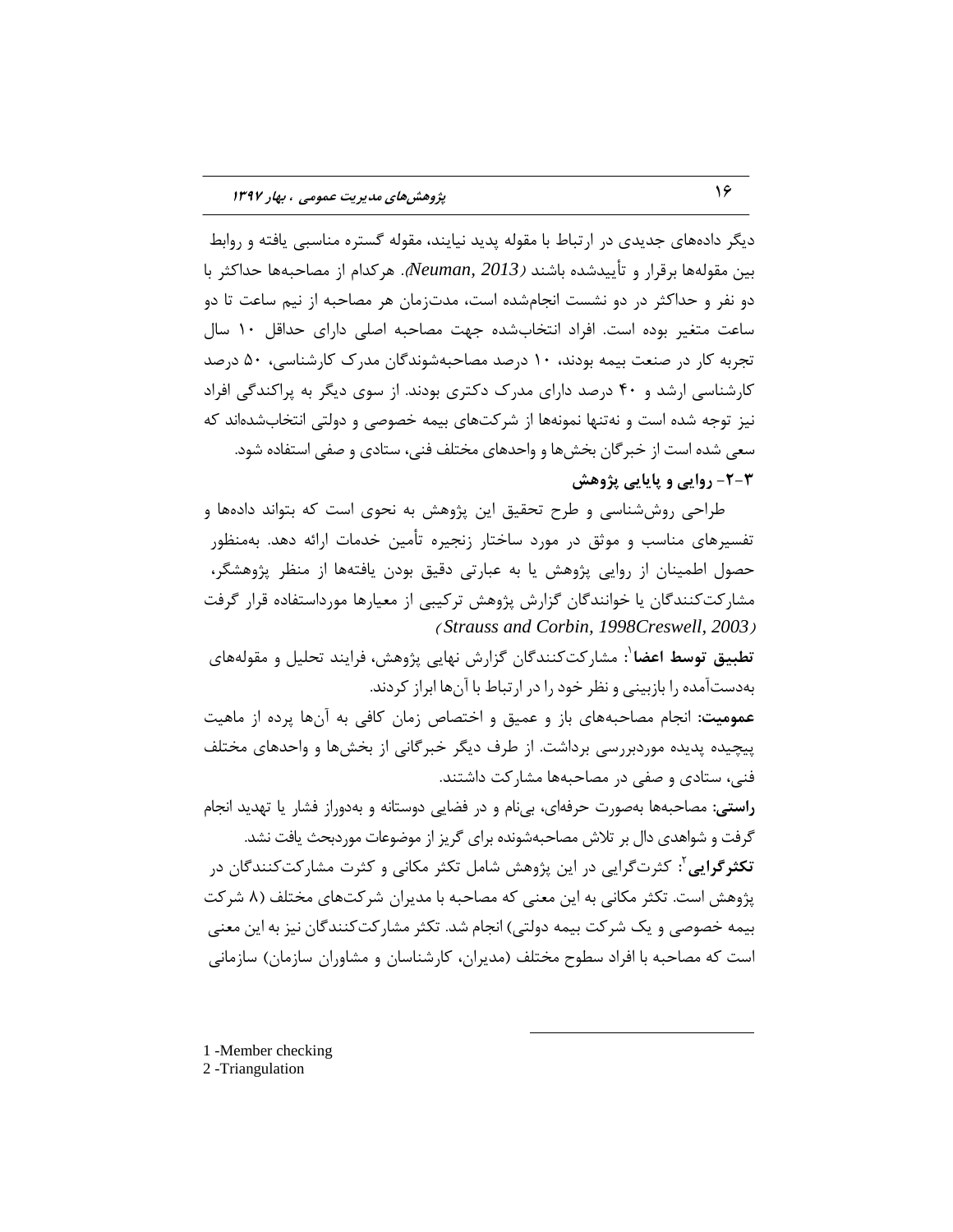صورت پذیرفت. در تجزیهوتحلیل دادهها به کدهای استخراجِشده از مصاحبهها اکتفا نشد و مشاهدات محقّق و بررسی مستندات سازمانی نیز مورداستفاده قرار گرفت. پایایی پژوهش از طریق تهیه و بهکارگیری چارچوبی مدون برای مصاحبه کنترل شد. این چارچوب مدون پس از تأیید خبرگان و اساتید دانشگاه و اطمینان از کارایی آن در پوشش اهداف پژوهش در تمام مصاحبِهها بِه کار گرفته شد.

**-4تحلیل دادُّب ٍ یبفتِّبی پژٍّص**

بر اساس نظریه داده بنیاد، مجموع دادههای حاصل از مصاحبه در قالب کدگذاری باز و محوری و انتخابی '، دستهبندی و نظریهای درباره پدیده ارائه میشود .کدگذاری باز، کدگذاری محوری و انتخابی، اصلی ترین مراحل شکلِ دهی نظریه است که در ادامه نحوه استفاده از این کدگذاریها تشریح می شود.

#### **-1-4 كذگذاری ثبس**

کدگذاری باز، فرایند تحلیلی است که از طریق آن، مفاهیم شناخته و ویژگیها و ابعاد آنِها در دادهها کشف میشود. در این مرحله، نظرِیهپرداز، مقولههای اولیه درباره پدیده را با ثرصثٌسی اعالفبت ضْ هیزّس )*1998 [,Corbin and Strauss](#page-27-5)*). ایي هطحلِ ثبظ ًبهیسُ می شود چراکه پژوهشگر بدون هیچ محدودیتی به نامگذاری مقولهها می پردازد. بهبیاندیگر، در کدگذاری باز، پژوهشگر با ذهنی باز به نامگذاری مقولهها میپردازد و محدودیتی برای تعداد کدها و مقولهها قائل نمی شود *(2002 [,Goulding](#page-26-9)).* در این پژوهش، کدگذاری باز پس از مصاحبِه و مكتوب كردن آنها بهصورت دستی صورت گرفت. برای اختصاص دادن كد به هر بخش از متن، از کلمهای که در جِملات فرد مصاحبِهشونده وجود داشته استفادهشده است یا اینکه پژوهشگران با توجه به برداشت خود از جملات بیانشده توسط مصاحبهشونده، یِک کد به آن اختصاص دادهاند و یا اینکه جملات بیانِشده تصدیقی است بر مطلبی که قبلاً در بررسی تحقیقات گذشته نیز به آن اشارهشده است که در این صورت با بهرهگیری از آن تحقیقات کد مناسب به مفهوم موردنظر مصاحبهشونده اختصاص دادهشده است. نمونهای از کدهای استخراجی در جدول ۲ آورده شده است.

 $\overline{a}$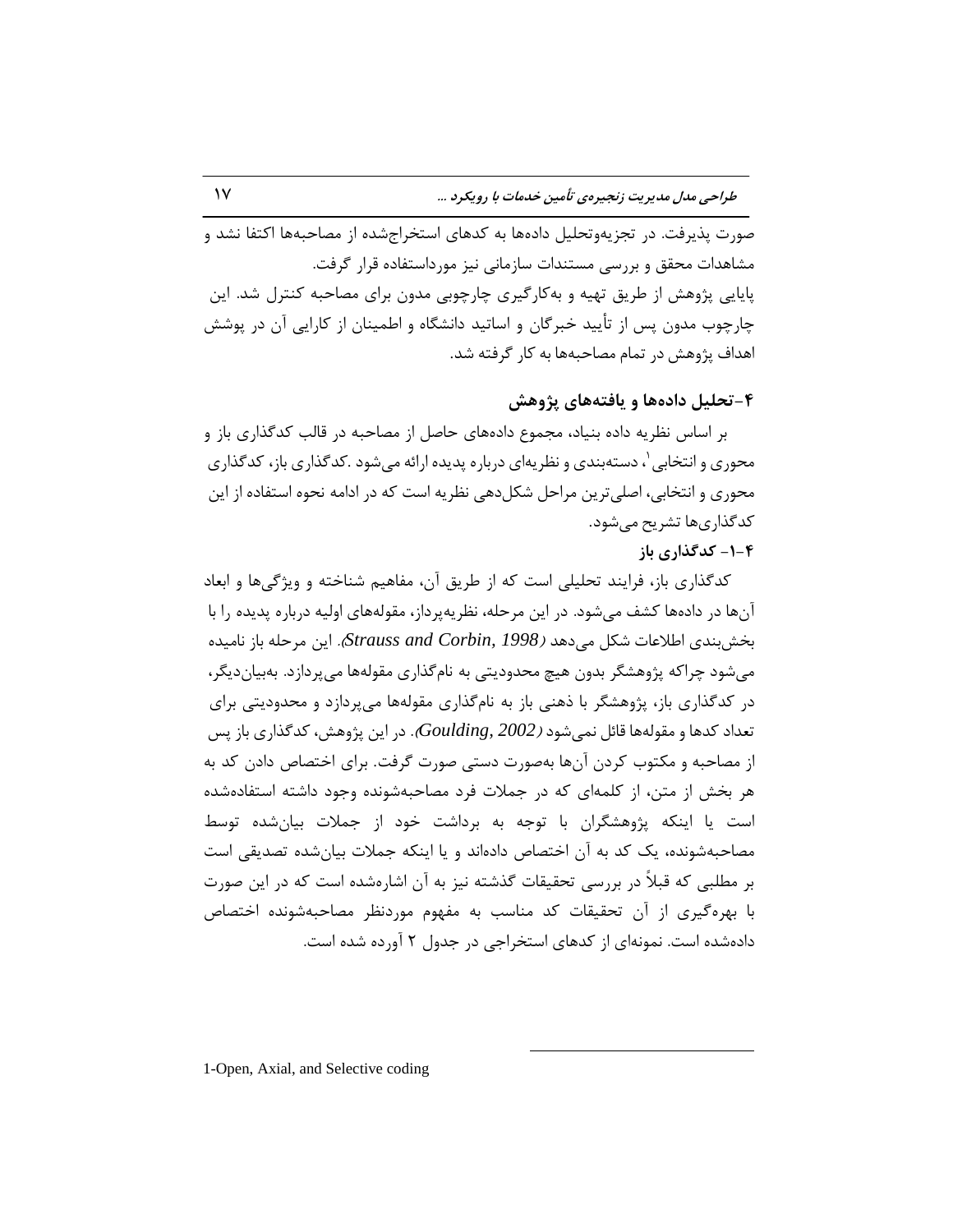18 **پژٍّصّبی هذیزیت عوَهی ، ثْبر 1337**

|                                                                            | مقوله فرعى      | مقوله اصلى             |  |  |
|----------------------------------------------------------------------------|-----------------|------------------------|--|--|
| تم مبنایی                                                                  | (كدگذارى باز)   | (کدگذاری محوری)        |  |  |
| نیروهای خدماتی، امکانات و داراییهای فیزیکی و مدیریت فرایند ارائه خدمات     | ارائه خدمات     | مديريت ارائه خدمات     |  |  |
| بخشهای دیگری غیر از آمیخته بازاریابی هستند که باید مدیریت شود.             |                 |                        |  |  |
| بیمه گرها باید با واحدهای خدمت دهنده، واحدهای سرمایه گذاری، بانکها و       | ارتباط با       | مديريت ارتباط با       |  |  |
| بیمه گذارهای اتکایی به بهترین شکل ممکن ارتباط برقرار کنند.                 | شركاي تأمين     | تأمين كننده            |  |  |
| ارتباط صحيح، بهموقع و همراه با احترام با مشترى عيبها و نقاط ضعف را         | ارتباط مؤثر با  | مديريت ارتباط با مشترى |  |  |
| کاهش میدهد و این نهتنها از نارضایتی مشتری جلوگیری میکند که میتواند         | مشترى           |                        |  |  |
| موجب ايجاد رضايت شود.                                                      |                 |                        |  |  |
| مدیریت ارتباط با مشتری یک موضوع کلان است و میتوان به نحوی خدمات            | مديريت ارتباط   | مديريت ارتباط با مشترى |  |  |
| پس از فروش را در آن تعریف کرد.                                             | با مشتري        |                        |  |  |
| علاوه بر ارتباط با مشتری، شرکت خود را با رقبا (داخلی و خارجی) مقایسه می-   | ارائه خدمات     | مديريت بازار           |  |  |
| کند و در صورت نیاز از تجربیات و محصولات آنها الگوبرداری و محصولات          | جديد            |                        |  |  |
| جدید طراحی میگردد.                                                         |                 |                        |  |  |
| تقاضای فصلی در برخی رشتههای بیمهای وجود دارد و این باعث میشود تا بار       | مديريت تقاضا    | مديريت بازار           |  |  |
| تقاضا بر بخشهای مختلف سازمان مثل نمایندگان و بخش IT افزایش یابد.           |                 |                        |  |  |
| طراحان بیمهنامهها از بدنه شرکت بیمه یا فارغ لتحصیلان دانشگاهی هستند که     | مديريت طراحي    | مديريت بازار           |  |  |
| ارتباط خوبی با شبکه فروش ندارند بنابراین نمیتوانند پیش بینی دقیقی از تقاضا | محصول           |                        |  |  |
| برای محصول جدید داشته باشند.                                               |                 |                        |  |  |
| در یک شرکت بیمه نمیتوان ظرفیت و منابع را باهم معادل در نظر گرفت،           | توان مالي       | مديريت توانمندى خدماتى |  |  |
| توانگری مالی یکی از عوامل مهم در تعیین توان خدمتدهی یک شرکت بیمه           |                 |                        |  |  |
|                                                                            |                 |                        |  |  |
| بعضی از منابع درونی است مثل تواناییها و مهارتهای موجود در سازمان و         | توانایی و مهارت | مديريت توانمندى خدماتى |  |  |
| نمي توان أنها را معادل ظرفيت ديد.                                          | نيروى انسانى    |                        |  |  |
| با نظرسنجی از مشتریان دید مشتری نسبت به خدمات سازمان ارزیابی میشود         | سیستمهای        | مديريت جريان دانش و    |  |  |
| و از آنها در تصمیم گیریهای مدیریتی جهت بهبود فرایندها و خدمات استفاده      | اطلاعاتى        | اطلاعات                |  |  |
| مىشود.                                                                     | مديريت          |                        |  |  |
| دوگانگی درفروش (بیش از ۸۰ درصد فروش غیرمستقیم) و پرداخت خسارت              | مديريت جريان    | مديريت جريان دانش و    |  |  |
| (بیش از ۹۰ درصد فروش مستقیم) باعث شده است تا شرکت بیمه از موضوعات          | اطلاعات         | اطلاعات                |  |  |
| ردوبدل شده بین مشتری و شبکه فروش اطلاعی نداشته باشد. مثلاً نماینده یک      |                 |                        |  |  |
| سری وعده به مشتری داده که شرکت از آن بی طلاع است که این وعدهها یک          |                 |                        |  |  |
| سری حقوحقوق برای مشتری ایجاد کرده است؛ بنابراین مدیریت جریان               |                 |                        |  |  |
| اطلاعات و شفافسازی اطلاعات ضروری است.                                      |                 |                        |  |  |
| جریان وجوه نقد در شرکتهای بیمه ماهیت دوسویه دارد و جریانی از حق بیمه       | جريان وجوه      | مديريت جريان وجوه نقد  |  |  |
| از مشتری بهطرف شرکت است و از طرف دیگر جریانی از وجوه در قالب خسارت         | نقد             |                        |  |  |
| از طرف شرکت به مشتری است.                                                  |                 |                        |  |  |
| نقدینگی و سرمایهگذاری تحت نظارت دائم است تا با مدیریت خوب سرمایه           | مديريت          | مديريت جريان وجوه نقد  |  |  |
| گذاری، نقدینگی مازاد بر پیشبینی خسارت سرمایهگذاری شود.                     | سرمايهگذاري     |                        |  |  |
| فروش بیمهنامه جریانی از نقدینگی را برای شرکت به همراه دارد. بخشی از وجوه   | مديريت وجوه     | مديريت جريان وجوه نقد  |  |  |

|  |  |  |  |  | جدول ۲: کدهای استخراجشده از مصاحبهها و تمهای مبنایی هرکدام |  |  |  |  |  |  |  |  |  |
|--|--|--|--|--|------------------------------------------------------------|--|--|--|--|--|--|--|--|--|
|--|--|--|--|--|------------------------------------------------------------|--|--|--|--|--|--|--|--|--|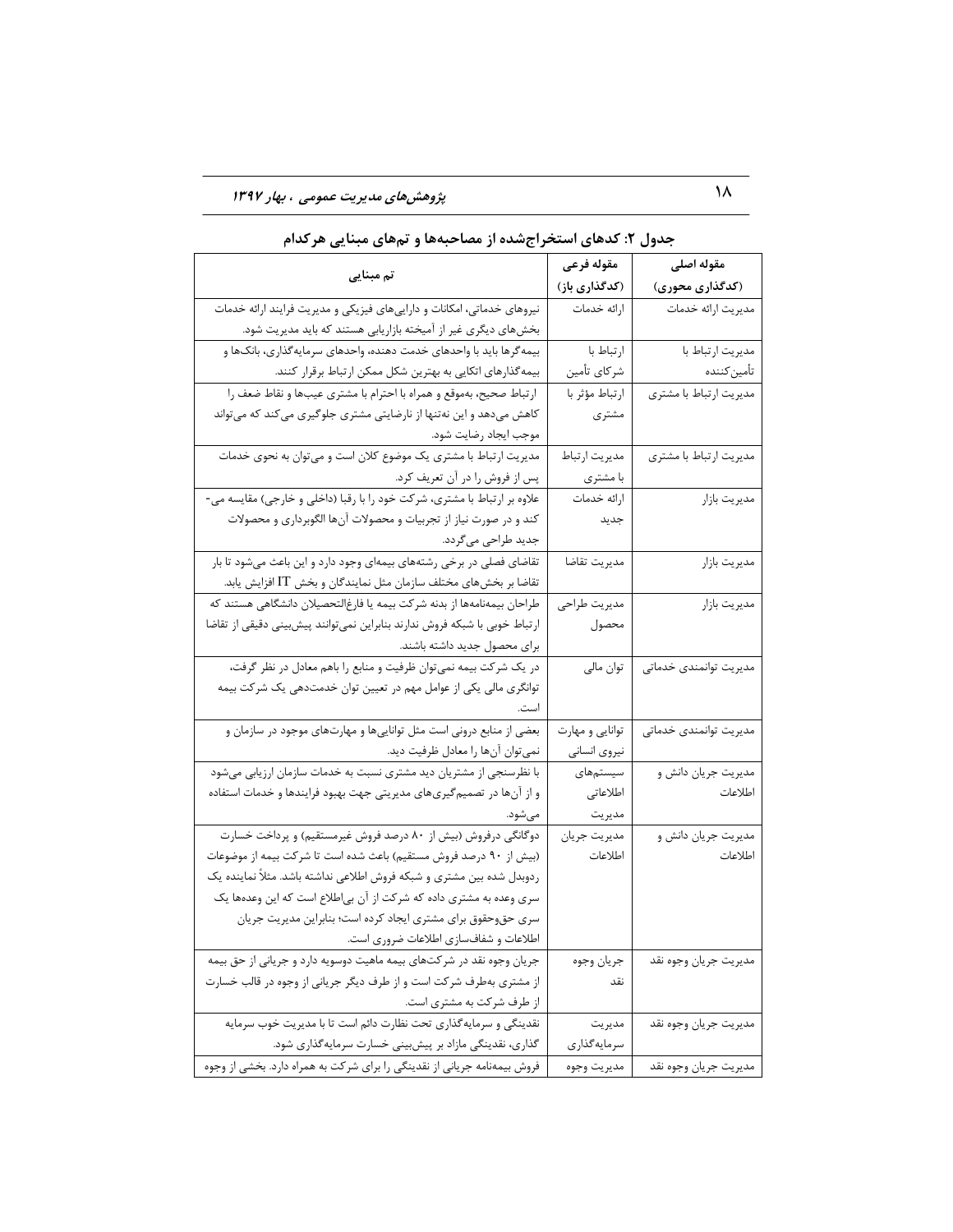طراحی مدل مدیریت زنجیرهی تأمین خدمات با رویکرد ...

| دریافتی صرف هزینههای عملیاتی شرکت میشود و بخشی صرف هزینههای              | نقد         |             |
|--------------------------------------------------------------------------|-------------|-------------|
| سرمایهای و بخش عمده باید بهصورت نقد و نیمه نقد در دسترس شرکت باشد        |             |             |
| تا خسارتهای مشتریان را در اسرع وقت پرداخت کند.                           |             |             |
| تعیین میزان تمرکز بر رشتههای بیمه نقش مهمی در سودآوری یک شرکت            | مديريت ريسك | مديريت ريسك |
| بیمه دارد. این کار به دیدگاه مدیریت سازمان، نظام بازاریابی و نظام مدیریت |             |             |
| ریسک سازمان بستگی دارد؛ بنابراین شرکتها سعی میکنند تا پرتفوی خود را      |             |             |
| به نحوی انتخاب کنند که سودآوری مناسبی داشته باشند.                       |             |             |
| مدیریت ریسک را شاید بتوان در مدیریت تقاضا دید، عملاً خواستگاه خدمات      | مديريت ريسك | مديريت ريسك |
| بیمه مدیریت ریسک است. در اینجا منظور از مدیریت ریسک، مدیریت ریسک         | عمومى       |             |
| در سطح جامعه است که دربرگیرنده شناسایی ریسکهای جامعه و معرفی             |             |             |
| محصولات متناسب با این ریسکها و ارزیابی و کنترل آن را شامل میشود.         |             |             |

**-2-4 كذگذاری هحَری )هذل هذیزیت سًجیزُ تأهیي خذهبت در صٌعت ثیوِ(**

کدگذاری محوری، فرایند ربطدهی مقولهها به زیر مقولهها و پیوند دادن مقولهها در سطح ویژگیها و ابعاد است. این کدگذاری به این دلیل که کدگذاری حول «محور» مقوله تشریح می شود «محوری» نامیده می شود. در این مرحله پژوهشگر یکی از مقولهها را به عنوان مقوله محوری انتخاب کرده، آن را تحت عنوان پدیده محوری در مرکز فرآیند، مورد کاوش قرار داده و سپس سایر مقولهها بهطور نظری به آن ارتباط داده میشود. ارتباط سایر مقولهها با مقوله محوری در پنج عنوان میتواند محقق شود. این مقولهها عبارتاند از شرایط علی (علل ایجاد پدید اصلی)، راهبردها (کنش یا کنش۵ای متقابلی که برای کنترل، اداره، برخورد و پاسخ به پدید اصلی انجام میشوند)، زمینه (شرایط بسترساز مؤثر در راهبردها)، شرایط مداخله گر (شرایط بسترساز عام مؤثر در راهبردها) و پیامدها (نتایج به کار ثستي ضاّجطزّب( )،*2011 Bazargan*, *1998 [,Corbin and Strauss](#page-27-5)*). ضْ یِ ضٍاثظ میان اجزا و مؤلفههای اصلی حاصل از کدگذاری محوری درباره مدیریت زنجیره تأمین خدمات را نشان میدهد.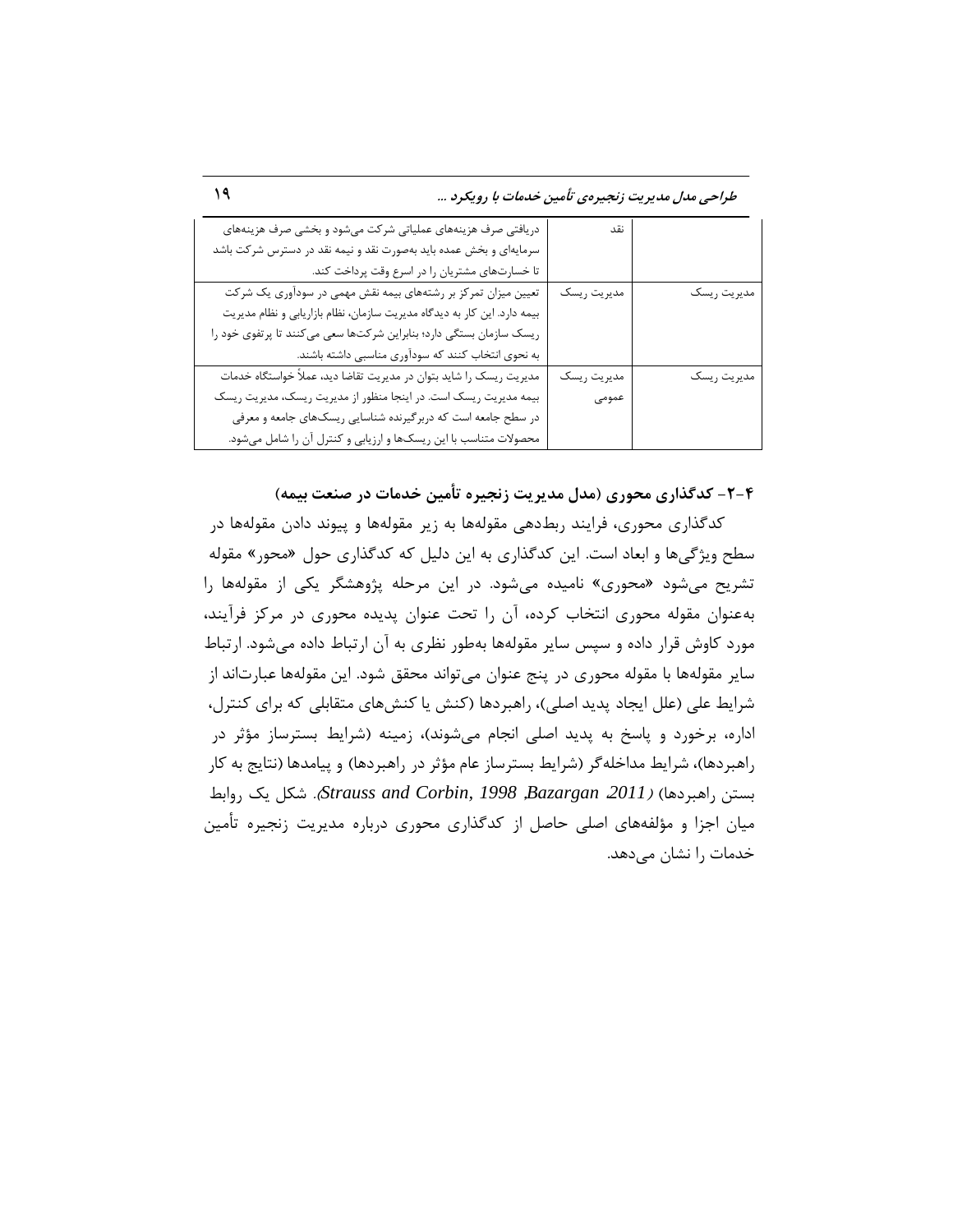

**ضکل :1 هذل پبرادایوی سًجیزُ تأهیي خذهبت**

مدیریت توانمندی خدمات و مدیریت بازار شرایط لازم را جهت ارائه خدمات به شکل مطلوب فراهم می کند. البته دستیابی به مدیریت اثربخش در ارائه خدمات در صنعت بیمه نیازمند مدیریت خوب جریان وجوه نقد است، چراکه شرکتهای بیمه جزئی از کسبوکارهای مالی هستند و توانایی آنها در ارائه خدمات در قالب مدیریت مؤثر جریان نقدینگی شرکت نمود پیدا می کند. وجود سیستم مدیریت ارتباطات قوی در زنجیره تأمین و مدیریت جریان اطلاعات تضمین کننده دستیابی به موفقیت در ارائه خدمات است. پیامد بیمه کاهش ریسک است و درصورتی که شرکت در قالب یک زنجیره تأمین فعالیتهایش را مدیریت رسیک ریسک در کل زنجیره و حتی فراتر از آن در سطح جامعه محقق خواهد شد. **هذیزیت ارائِ خذهبت**

مدیریت ارائه خدمات فرایندی کلیدی در زنجیره تأمین خدمات محسوب میشود. به دلیل ماهیت کسبوکارهای خدماتی فرایند ارائه خدمات نیازمند این است که مشتری و خدمت دهنده هر دو حضور داشته باشند. علاوه بر این ارائه خدمت و مصرف بهطور همزمان اتفاق می|فتد. مدیریت ارائه خدمات در زنجیره تأمین خدمات مشابه عمل تولید در زنجیره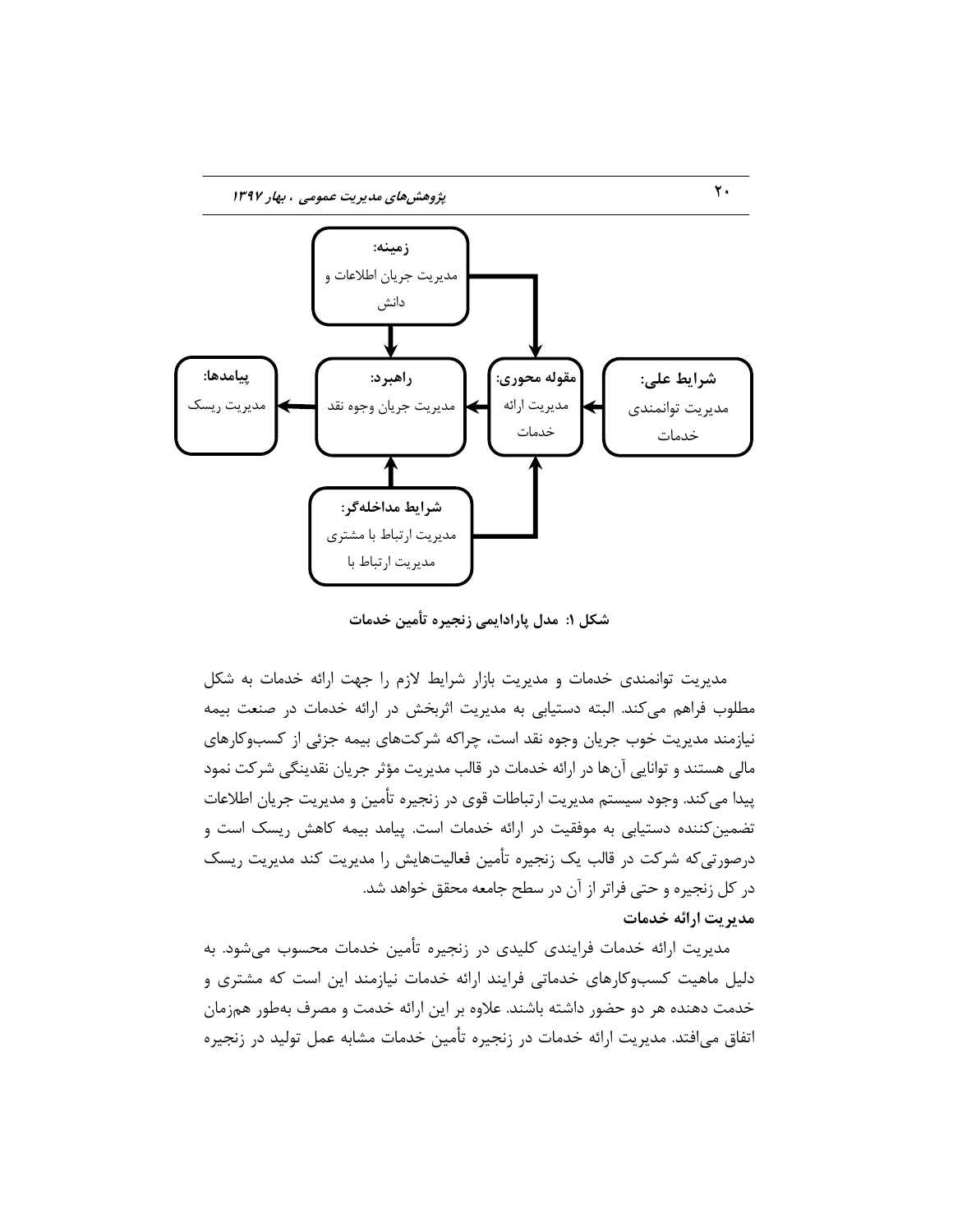تأمین تولیدی است. بِههرحال چون به تأمینکنندگان و خریداران علاوه بر تولیدکنندگان در فرایند نیاز است، این عمل در زنجیره تأمین خدمات ماهیتی منحصربهفرد دارد. علاوه بر این مشابهت آن با فعالیت تولید آن را به یِک فعالیت اصلی بهجای یِک فعالیت پشتیبان تبدیل کرده است *(2007 ,Baltacioglu, Ada et al.). مصاحبه* با خبرگان و مدیران صنعت بیمه بر محوری بودن مدیریت ارائه خدمات در این صنعت تأکید دارد؛

رضایت من (مشتری) از شرکت بیمه متأثر از میزان پرداخت، نحوه پرداخت، مسئولیت پذیری شرکت بیمه و ارائه مشاوره و آگاهی های لازم است.

درصورتیِ که خدمات خوب ارائه کنیم رضایت مشتری را به همراه دارد اما ارائه خدمات نامناسب نه تنها نارضایتی مشتری را همراه دارد بلکه یک تبلیغ منفی برای شرکت خواهد بود، بنابراین شرکت جهت تحقق دو هدف اصلی رضایت مشتری و سودآوری باید به ارائه خدمات در سراسر زنجیره تأمین توجه داشته باشد و نهتنها کیفیت ارائه خدمات بلِکه کیفیت خدمات تأمین کنندگان را موردتوجه قرار دهد.

مدیریت ارائه خدمات ارتباط زیادی با سایر عملیات مدیریت زنجیره تأمین دارد و بر ادراک مشتری از خدمات و رضایت مشتری اثر زیادی دارد و بهبود این عملیات معمولاً در کاهش هزینهها منعکس می شود. سیستم ارائه خدمات نه تنها باید سریع و دقیق باشد تا مشتریان زمان از دست ندهند و تلاش های ذهنی و فیزیکی غیرضروری متحمل نشوند، بلکه باید با سایر فعالیتهای زنجیره تأمین هماهنگ باشد.

**هذیزیت تَاًوٌذی خذهبت**

با توجه به این حقیقت که خدمات همزمان با تولید، مصرف می شود، کسب وکارهای خدماتی همواره با مشکل عدم انطباق ظرفیت خود با تقاضا برای خدماتشان روبرو هستند )*1993 [,Clark and Armistead](#page-25-3)*). ؽطىیت زض ثرص ذسهبت ثب ثرص تَلیس هتيبٍت است، در بخش خدمات ظرفیت توانایی ارائه خدمات مورد تقاضای مشتری است. بخش خدمات باید در سازمان، فرایندها، داراییها و کارکنانش سرمایهگذاری کند. ارائهدهندگان خدمات میتوانند خود را بر اساس در دسترس بودن و کیفیت کارکنان یا کمبودهای مربوط به آن متمایز نمایند )*1995 [,Bitner](#page-25-8)*). تَاًوٌسی غٌقت ثیوِ زض اضائِ ذسهبت هتمثط اظ ىبّتَضّبی هرتليی است: ظرفیت در شرکت بیمه به توانگری مالی، توانایی نگهداری ریسک و میزان تعهدات

آتی شرکت در رشتههای مختلف برمی گردد.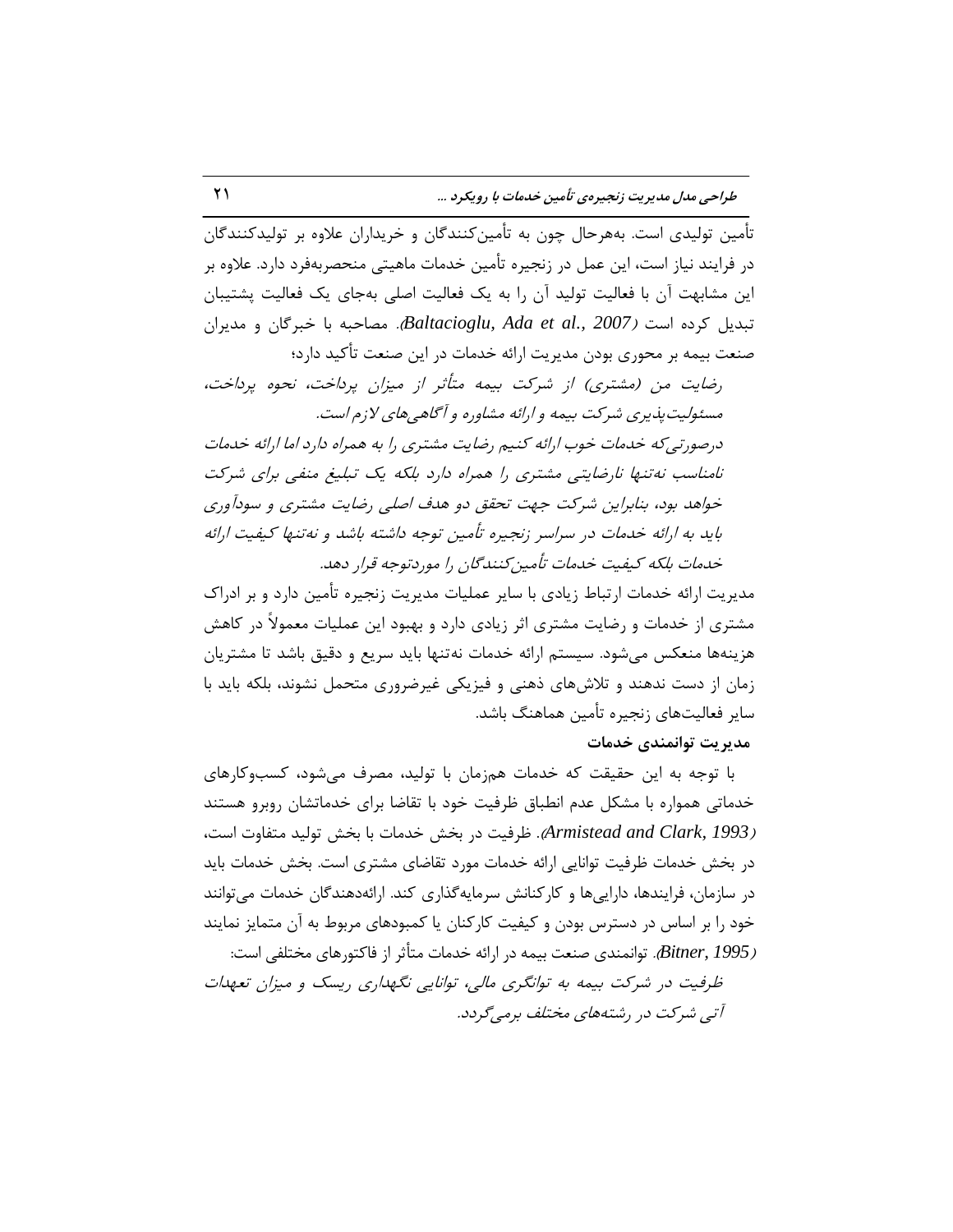یکی از منابع اصلی شرکتّهای خدماتی منابع انسانی است که برای سازمان ارزشآفرین هستند، ارزیابی و مدیریت تخصصهای نیروی انسانی باید موردتوجه قرار گیرد چون تأثیر زیادی بر توان خدمتدهی شرکت دارند. علاوه بر توان مالی شرکت عوامل دیگری نیز در توان خدمتدهی شرکت تأثیرگذار است؛ گستردگی شبکه فروش و شبکه پرداخت خسارت، تجربه، توانایی و دانش تخصصی.

در ارائه خدمات بیمه مدیریت مؤثر توانمندی خدماتی شرکت تأثیر زیادی در موفقیت و بقای شرکت دارد؛

شركتهای بیمه می توانند ظرفیت پذیرش ریسک خود را با افزایش سرمایه و استفاده از خدمات اتکایی افزایش دهند اما برای خدمتدهی خوب توان عملیاتی شرکت نیز مهم است. افزایش توان عملیاتی بادید کوتاهمدت و جذب یک پرتفوی خاص می تواند با جدا شدن آن پرتفوی، با توجه به ماهیت بازار، برای شرکت هزینههای سربار بالایی را به همراه داشته باشد.

هدیریت بازار

در مدلهای زنجیره تأمین تولیدی تقاضای مشتری اصلیترین منبع عدم اطمینان در زنجیره تأمین است و باید بهخوبی مدیریت شود *(Lee and Billington, 1995*). در صنایع خدماتی عدم قطعیت زیادی در الگوهای تقاضا وجود دارد و همراه با این نا اطمینانی، نبود امکان ذخیر مسازی خدمات چالشی برای مدیران خدمات است، بنابراین لازم است تا شركتّهای خدماتی با مدیریت تقاضا برای خدمات خود با این وضعیت نامطمئن هماهنگ شوند *(1996 ,Crandall and Markland).* از طرف دیگر شرکتهای خدماتی که خواهان کسب مزایای رقابتی پایدار هستند باید توجه خاصی به طراحی خدمات جدید یا توسعِه خدمات داشته باشند *(Lin, Shi et al., 2010).* در صنعت بیمه جهت مقابله با عدم اطمینان موجود در تقاضا باید با دیدی گستردهتر به بازار توجه شود؛ گاهی برای تسطیح تقاضا از فروش متقاطع استفاده می کنیم، یعنی همزمان با فروش

یِک بیمهِ نامه پر ریسک یِک یا چند بیمهِ نامه کم ریسک نیز به مشتری فروخته می-شود.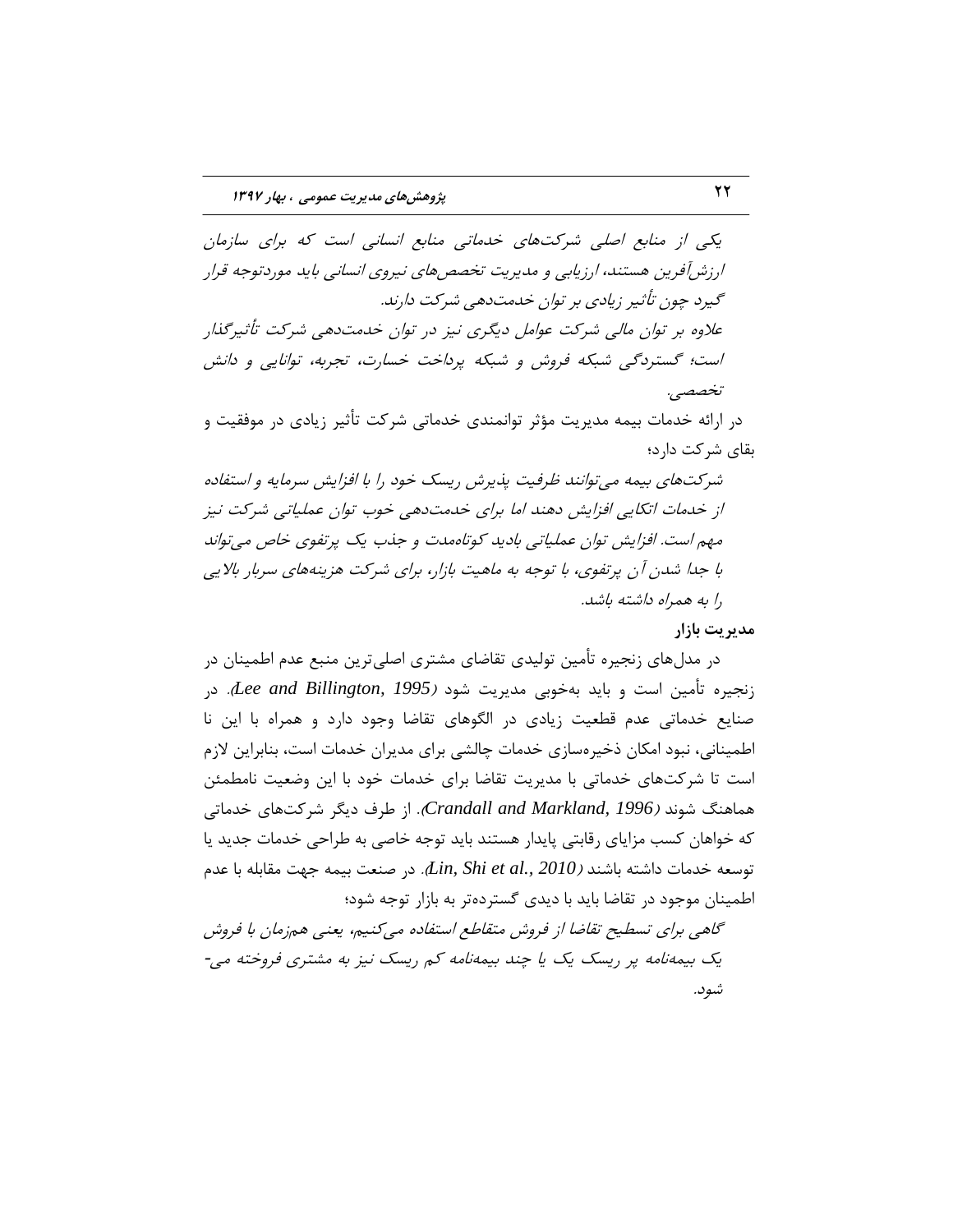ارائه خدمات جدید و تعریف محصولات جدید پر ریسک است و هزینه و زمان زیادی نیاز دارد؛ و با توجه به اینکه بقا در بازار کنونی نیازمند نوآوری در ارائه خدمات و طراحی خدمات جدید است بنابراین هزینه در این بخش خود یک سرمایهگذاری است. آگاهی مردم نسبت به بیمه کم است و از وجود بیمهنامههایی که بتواند نیازهایشان را برطرف کند ناآگاه هستند، بنابراین شرکتهای بیمه باید با تبلیغ محصولات خود تیازهای مشتریان را به خواستههای بیمهای تبدیل کنند. **هذیزیت جزیبى اعالعبت ٍ داًص**

جریان اطلاعات زیربنای هر زنجیره تأمین اثربخش است و بهعنوان ضربهگیر، عدم اطمینان موجود در زنجیره تأمین را کاهش میدهد *(Lee and Billington, 1995*). جریان اطلاعات تقاضا را شناسایی می کند، اطلاعات را به اشتراک می گذارد، انتظارات را در قرارداد خدمات یا معرفی کار تعریف می کند و بهطور شفاف سطح کار، مهارتهای موردنیاز خدمتدهندگان و بازخوردهای عملکردی را تعریف میکند *( .Mentzer, DeWitt et al 200[42001](#page-26-12) ,Lee, Padmanabhan et al., 20042001 ..* مدیریت دانش بر منابع ناملموس زنجیرہ تأمین متمرکز است. نحوه انتقال دانش ناملموس بهصورت خروجی خدمات و نحوه اشتراکگذاری دانش ناملموس مسائل کلیدی هستند *(Lin, Shi et al., 2010).* در زنجیره تأمین خدمات بیمه، مدیریت جریان اطلاعات در سرتاسر زنجیره باید موردتوجه قرار گیرد، چون کیفیت و عملکرد خدمات تا حدود زیادی به جریان اطلاعات در زنجیره تأمین خدمات بستگی دارد؛

برخلاف بخش تولید که جریان مواد و منابع نقش مهمی در مدیریت زنجیره تأمین دارد، در بخش خدمات نقش اصلی با جریان اطلاعات است. وقتی ما دادههای تجمیع شده و قابلِ تحلیل نداشتیم تصمیم گیریها بیشتر شهودی بود، اما گزارشهای آماری و تحلیلهای داده کاوی و سایر روشها، هیئتهدیره را از وضعیت شرکت آگاه می کند و نکات منفی را به آنها یادآوری میِ کند. مدیریت ریسک شرکتی، سرمایهگذاری و مدیریت ریسک نیز بر اساس همین دادهها انجام می گیرد.

مدیریت اطلاعات و دانش مؤثر می تواند به افزایش رضایت مشتری از طریق در دسترس بودن محصول، ارائه مطلوب خدمات، بهبود از طریق بازخورد و افزایش درامد فروش و ارتقا کارایی خدمات منجر شود. در ضمن موفقیت سایر عملیات اصلی زنجیره تأمین خدمات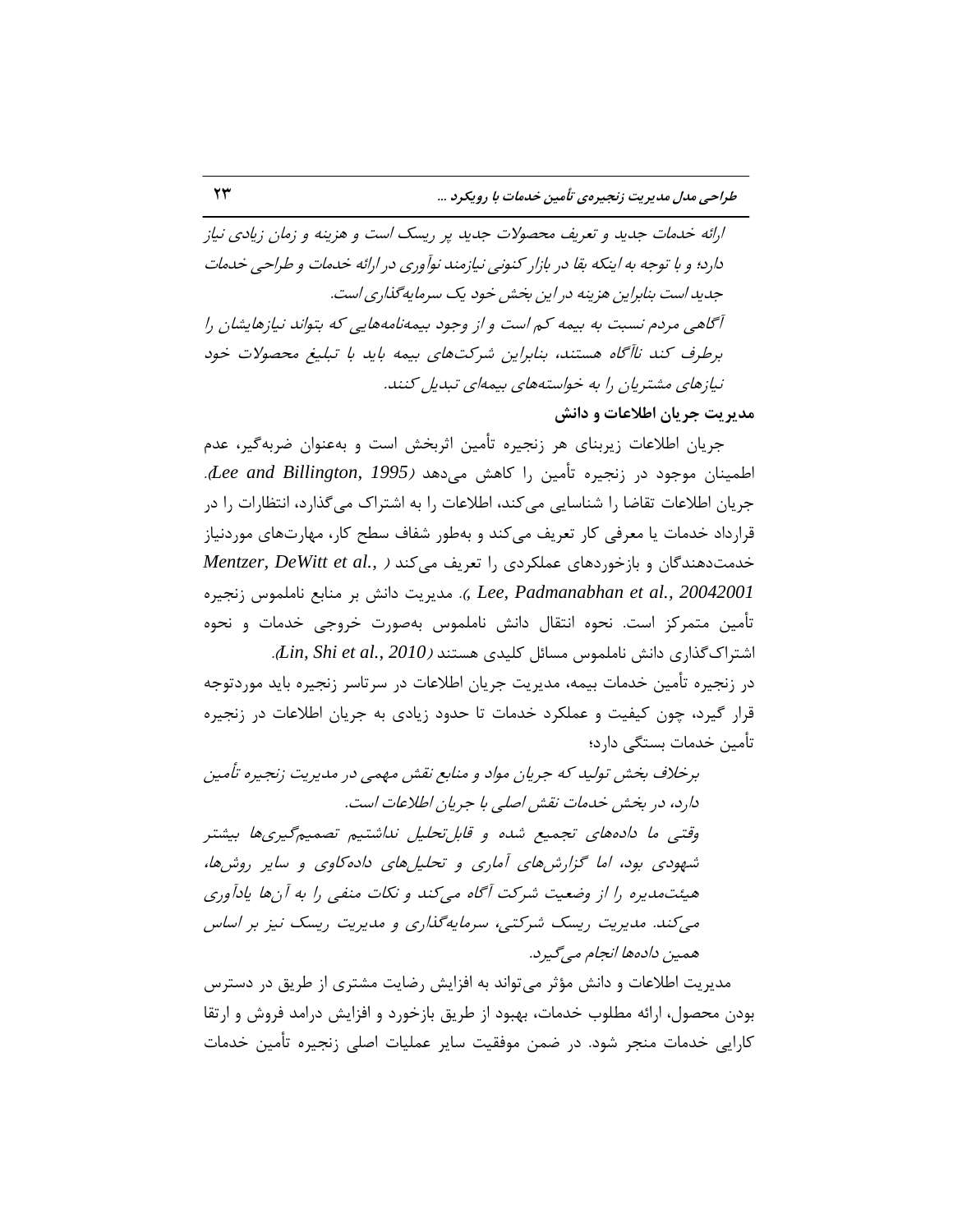مثل مدیریت توانمندی خدمات، مدیریت بازار و ... به جریان اثربخش اطلاعات در سرتاسر زنجیره تأمین بستگی دارد.

در زمان پرداخت خسارت میتوان نارضایتی مشتری را با توجه به قرارداد تحلیل کرد و بررسی کرد که چند درصد خسارتهای پوشش داده نشده به ماهیت قرارداد و عدم ارائه اطلاعات صحیح به مشتری مربوط است.

**هذیزیت جزیبى ٍجَُ ًمذ**

جریان وجوه نقد اساساً دربرگیرنده جریان منابع مالی بین بخشهای زنجیره تأمین است *(2004 ,،Ellram, Tate et al.).* در بسیاری از قراردادهای خدماتی پرداختها بهطور منظم بر مبنای خدمت ارائهشده تنظیم می شود. مدیریت جریان وجوه نقد در صنعت بیمه با توجه به ارائه خدمات مالی نیازمند توجه بیشتری است؛

خِریان وجوه نقد در شركتهای بیمه ماهیت دوسویه دارد و خریانی از حق بیمه از مشتری بهطرف شرکت است و از طرف دیگر جریانی از وجوه در قالب خسارت از طرف شرکت به مشتری است.

فاصله زمانی بین دریافت حق بیمه و پرداخت خسارت، یک دوره زمانی مناسب است که شركت بیمه با سرمایهگذاری میتواند از وجوه دریافتی بهرهبرداری كند. فروش بیمهِ نامه جریانی از نقدینگی را برای شرکت به همراه دارد. بخشی از وجوه دریافتی صرف هزینههای عملیاتی شرکت می شود و بخشی صرف هزینههای سرمایهای

و بخش عمده باید بهصورت نقد و نیمه نقد در دسترس شرکت باشد تا خسارتهای مشتریان را در اسرع وقت پرداخت کند. حق بیمههای دریافتی از بیمهگذاران بلافاصله صرف پرداخت خسارتها نمیشوند و بسته به نوع

بیمه برای مدتزمانی نزد شركتهای بیمه باقی میمانند. مجموع این حق بیمهها به مبالغ كلانی بالغ می شوند که همراه با ذخایر جمعآوریشده و دیگر منابع مالی شرکتهای بیمه سرمایهگذاری می شوند. درآمد سرمایهگذاری، عامل مهمی در موفقیت بیمهگران به شمار میآید. این درآمد از یکسو، از متغیرهای مهم در فرآیند تعیین نرخ خدمات بیمه محسوب می شود و درعینحال، توانگری مالی بیمه گران بهویژه در زمینه بیمههای عمر بدان وابسته است. **هذیزیت ارتجبط ثب هطتزی**

مدیریت ارتباط با مشتری درباره ایجاد، حفظ و ارتقا روابط با مشتریان جهت دســتیابی ثِ ىبیسُّبی زٍعطىِ است *(2012 ,Clark and Johnston*). هسیطیت اضتجربط ثرب هطرتطی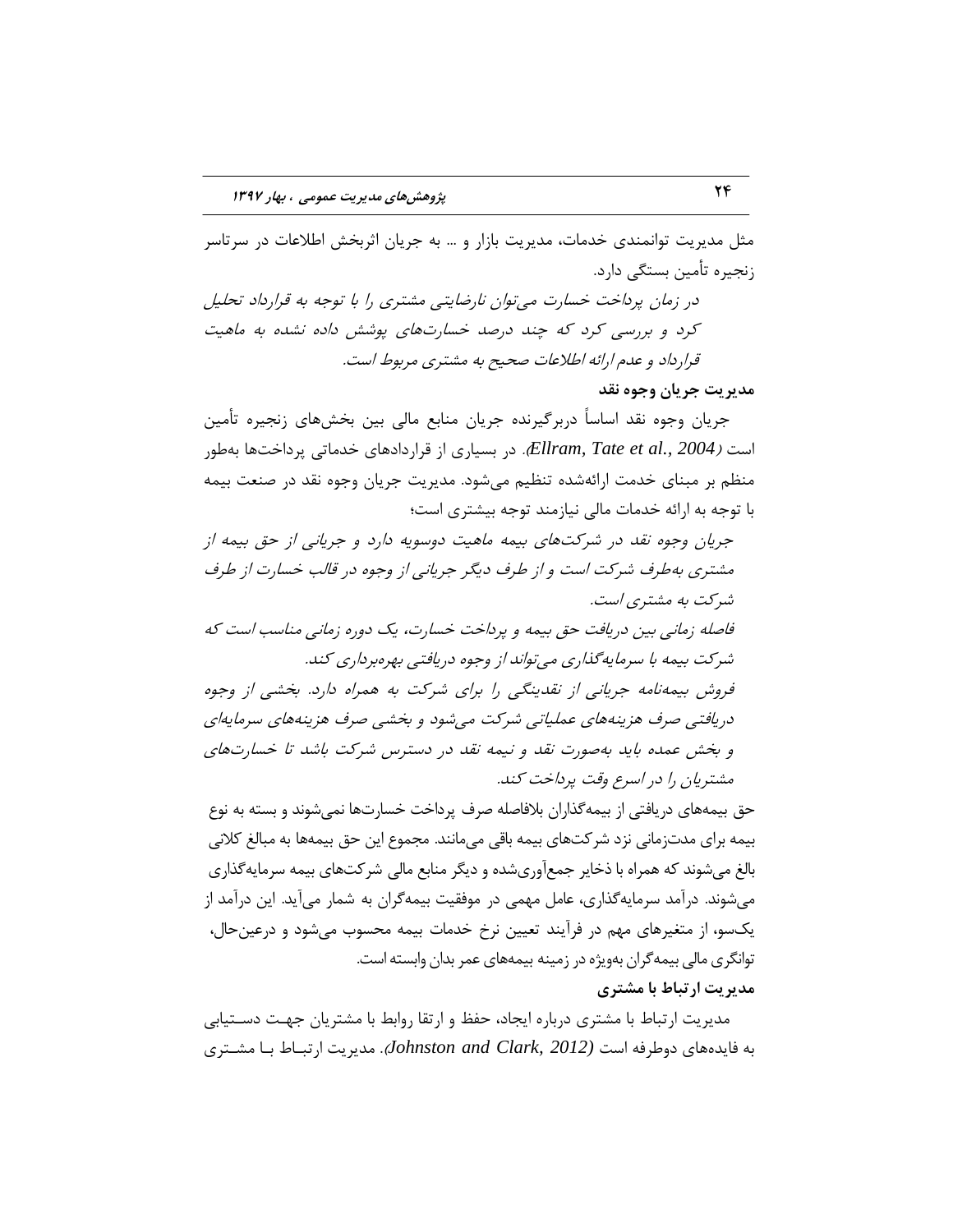شامل تقسیم بندی مشتریان و نیازمند نظارت بر روابط جهت رضـایت مشـتریان اسـت تـا اطمینان حاصل شود که نیازهای مشتریان برآورده شده و رفتارهـا جهـت بـرآورده سـاختن ثْتط ایي ًیبظّب زض حبل تنییط است )*2003 ,Bitner [and Zeithaml](#page-27-6)*). زض غٌبیـ ذرسهبتی، مدیریت ارتباط با مشتری به علت مشارکت گسترده نیروی انسانی در مرحله ارائه یِک عمـل حیبتی است؛

ارتباط صحیح، بهِموقع و همراه با احترام با مشتری عیبها و نقاط ضعف را کاهش می دهد و این نه تنها از نارضایتی مشتری جلوگیری می کند که می تواند موجب ایجاد خشنودی او شود. بیمهِ نامه یِک قرارداد اعتباری است و خدمت بیمه همان آرامشی است که با داشتن این قرارداد در ذهن مشتری ایجاد می شود. این آرامش خاطر با ایجاد رابطه خوب با

مشتری و چگونگی خدمتدهی به مشتری ایجاد می شود. در صنایع خدماتی، مدیریت ارتباط با مشتری به علت مشارکت گسـترده نیـروی انسـانی در مرحله ارائه یِک عمل حیاتی است و در دریافت و بررسی نظـرات مشـتریان در ایـن مرحلـه نقش مهمی در دستیابی سازمان به اهدافش دارد؛

اخذ نظرات مشتریان و استفاده از آن نه تنبها می تواند در بهبود عملیات بیمه گری مؤثر باشد که باعث ایجاد تعلق خاطر برای مشتری و افزایش رضایت او خواهد شد. در شرکت سیستم جدیدی طراحی شده است که با مشتریانی که از شرکت خارج شده اند تماس گرفته می شود و دلیل خروجشان را جویا می شوند، با این کار سعی داریم این حس را ایجاد کنیم که به شکایات رسیدگی می شود.

**هذیزیت ارتجبط ثب تأهیيكٌٌذُ**

مدیریت ارتباط با تأمین کننده را می توان بِهعنوان یِک راهحل جامع تعریف کـرد کـه توسـعه محصول، انتخاب تأمین کننده، برنامهریزی تأمین و تدارکات را در سراسـر زنجیـره ارزش بـه هـم هتػرر هرریٌّررس )*2005 [,Buchholz and Appelfeller](#page-25-9)* )ٍ تقبهرر ثرریي ضررطّت اغررلی ٍ تأمين كنندگان بالقوه ,ا فراهم می سازد *(2007 ,Chopra and Meindl).* مدیریت ا<sub>ر</sub>ائه خــدمات ارتباط تنگاتنگی با مـدیریت ارتبــاط بــا تــأمین کننــده دارد و جهــت اطمینــان از بــرآورده شــدن تقاضاهای ساختاریافته و قراردادهای خدمات لازم است تا مدیریت ارتباط با تـأمین کننــده انجــام گیرد. در شركتّهای بیمه ارتباط خوب با تأمین كنندگان بر توانمندی خدمات شركت نیــز تــأثبر دارد؛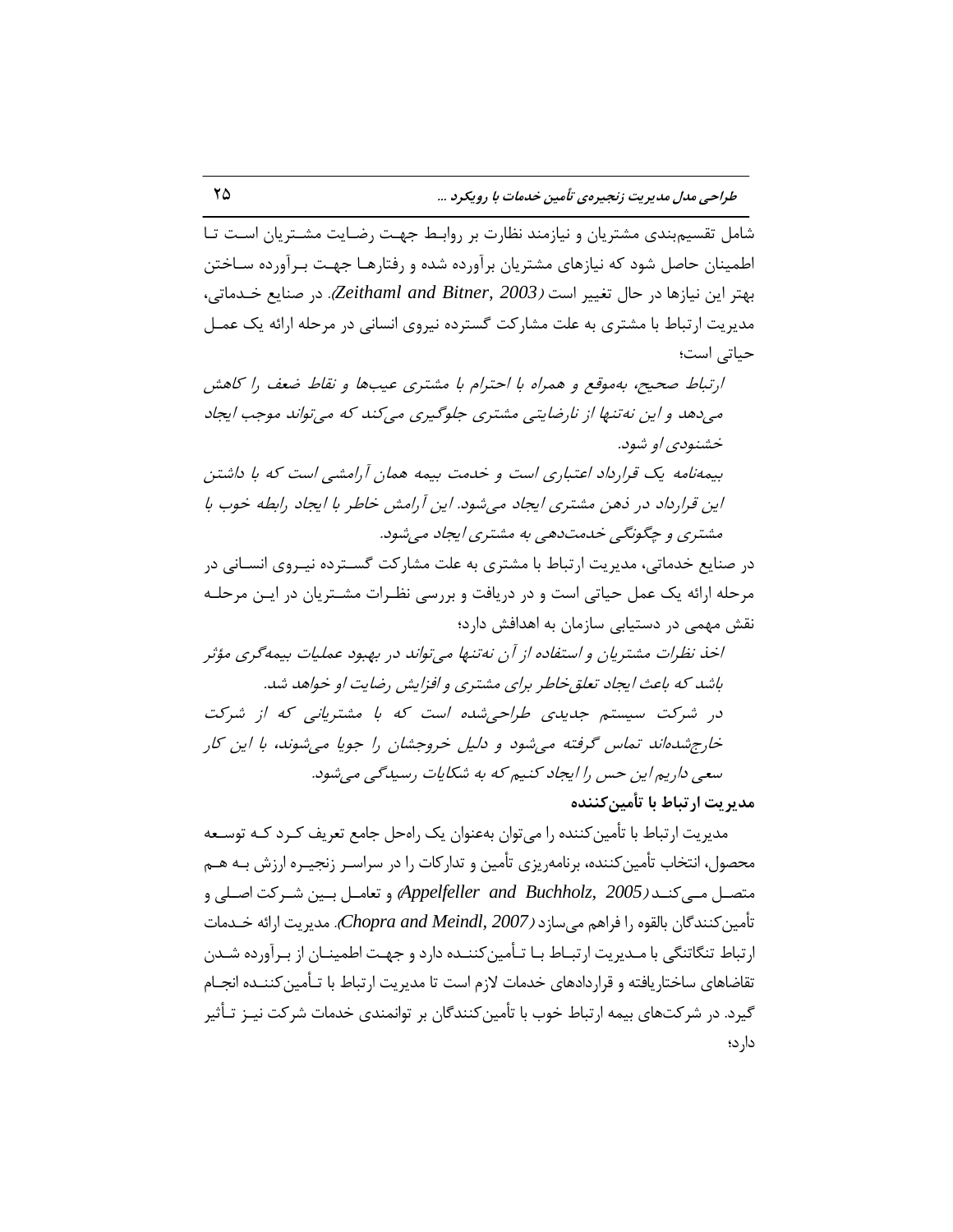تأمین خوب و ارتباط خوب با تأمین کنندگان منجر به توانگری مالی شرکت می شود و این موجب می شود تا شرکت برای پرداخت خسارت (ازلحاظ زمان و مقدار) دغدغهای نداشته باشد و درنهایت به رضایت مشتری منجر می شود. مثلاً اگر شرکت ریسک بیمه گذاران را بهخوبی با خدمات اتکایی بین شرکتهای تأمین کننده این خدمات توزیع کند درصورتی که خسارت بزرگی اتفاق افتد، خسارت سرشکن می شود و تأثیر زیادی بر توان مالی شرکت نخواهد داشت و شرکت می تواند پاسخگوی تعهدات خود به مشتریان باشد.

مدیریت ارتباط با تأمین کنندگان در صنعت بیمه تا حد زیادی تحت تأثیر کیفیـت خـدمات تأمین کنندگان است؛

شرکت با ارزیابان خسارتی همکاری می کند که خدمات باکیفیتی ارائه می دهند و با شركتهایی كه نرخ شكایت نسبت به ارزیابی آنها بالا باشد ارتباط مجدد نخواهد داشت. عملکرد تامیین کننده یک معیار جهت ارتباط مجدد با او است، عملکرد تأمین کننده در قالب کیفیت خدمات تأمین کننده قابل ارز بابی است.

#### **هذیزیت ریسك**

مدیریت ریسک تنها فرایندی است که در مدلهای قبلی بهطـور مسـتقیم بـه آن توجـه نشدهاست. با توجه به اینکه بیمه کردن یک استراتژی برای انتقال ریسک است ( Banks, 2*004)* بنابراین مدیریت ریسک در زنجیره تأمین خدمات بیمـه نقـش حیـاتی دارد. فراینــد مدیریت ریسک در سراسر زنجیره تأمین انجام می شود و شرکت بیمه درصدد کاهش ریسک کل زنجیره تأمین است؛

مدیریت ریسک یک بحث مرکب است و در زمینه جریان اطلاعات، مدیریت ارتباط با مشتری و مدیریت تقاضا مدیریت ریسک موضوعیت دارد. ... خواستگاه خدمات بیمه مدیریت ریسک است. در اینجا منظور از مدیریت ریسک، مدیریت ریسک در سطح جامعه است که دربرگیرنده شناسایی ریسکهای جامعه و معرفی محصولات متناسب با این ریسکها و ارزیابی و کنترل آن را شامل می شود. ... «ما تاجر نیستیم گرچِه هدف نهایی ما سود است، ما وکیل زندگی مردم هستیم»، هدف غایبی شرکت بیمه باید برنامهریزی برای زندگی مشتریان و کاهش ریسکها و مخاطرات مشتريان باشد.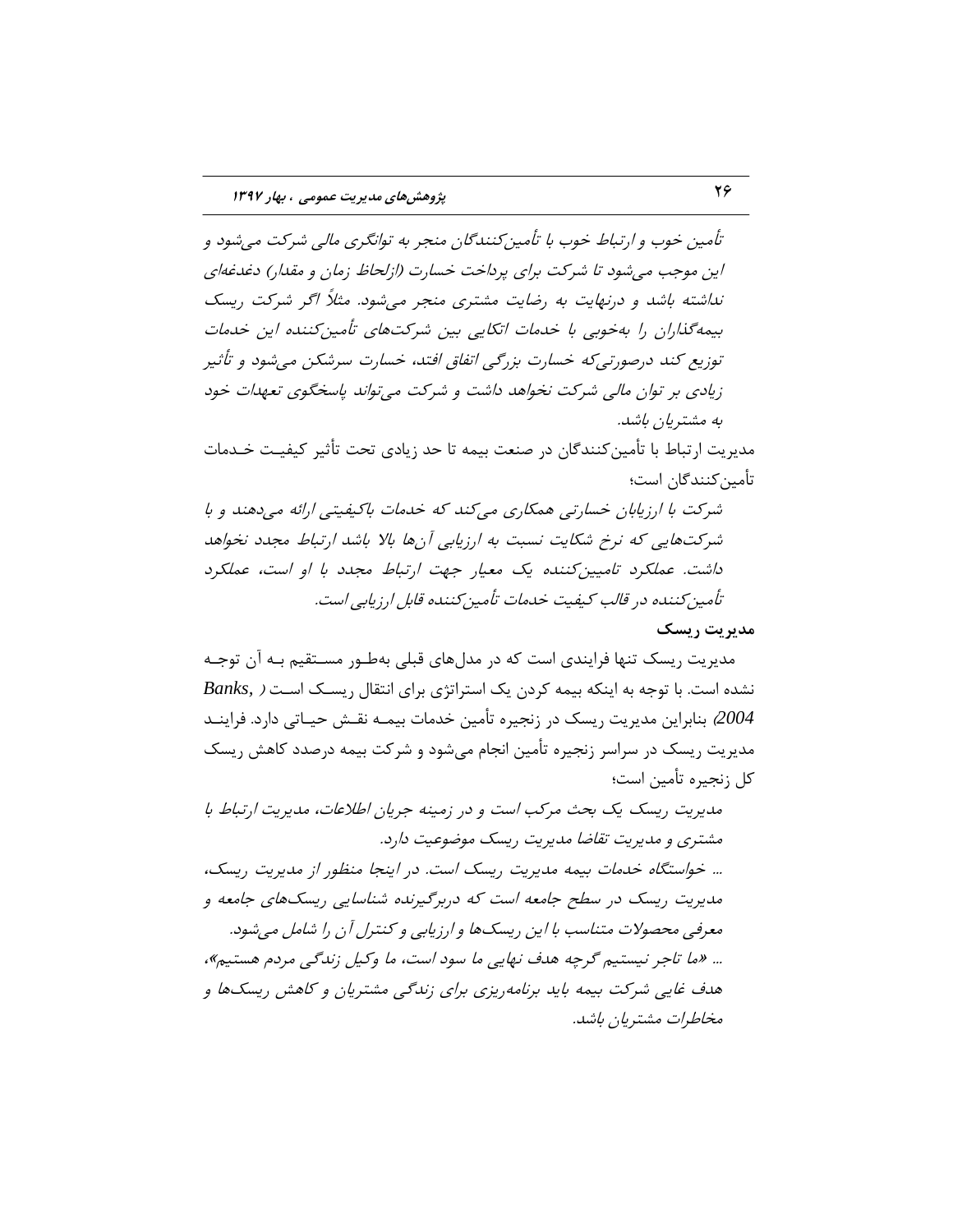عملیات بیمه گری باعث کاهش ریسک در سـطح اجتمـاع و افـزایش امنیـت خـاطر جامعـه می گردد؛

مسئولیت اجتماعی شرکتهای بیمه به این صورت تعریف میشود که متناسب با نیاز جامعه و جهت كاهش ريسكهاى جامعه چِه اقداماتی انجامگرفته و چِه محصولاتی تعریفشده است؛ مثلاً طراحی محصولی برای زلزله و بازارهای مالی نمونهای از اقدامات شرکت بیمه در راستای دستیابی به پیامد اصلی بیمهگری (مدیریت ریسک) است.



شکل ۲: چارچوب مفهومی مدیریت زنجیره تأمین خدمات در صنعت بیمه

با توجه به فرایندهای خدماتی که برای زنجیره تأمین خدمات بیمه شناسایی شد و در نظر گرفتن مدل پارادایمی زنجیره تأمین خدمات، میتوان زنجیره تأمین خدمات بیمه را بـه این صورت تعریف کرد: «زنجیره تأمین خدمات بیمـه شـبکهای از تـأمین کننـدگان، بیمـه-گذاران، بیمه گران و سایر واحدهاى پشتیبان است که با ارائه خدمات بیمـهاى بـه مشـترِ پان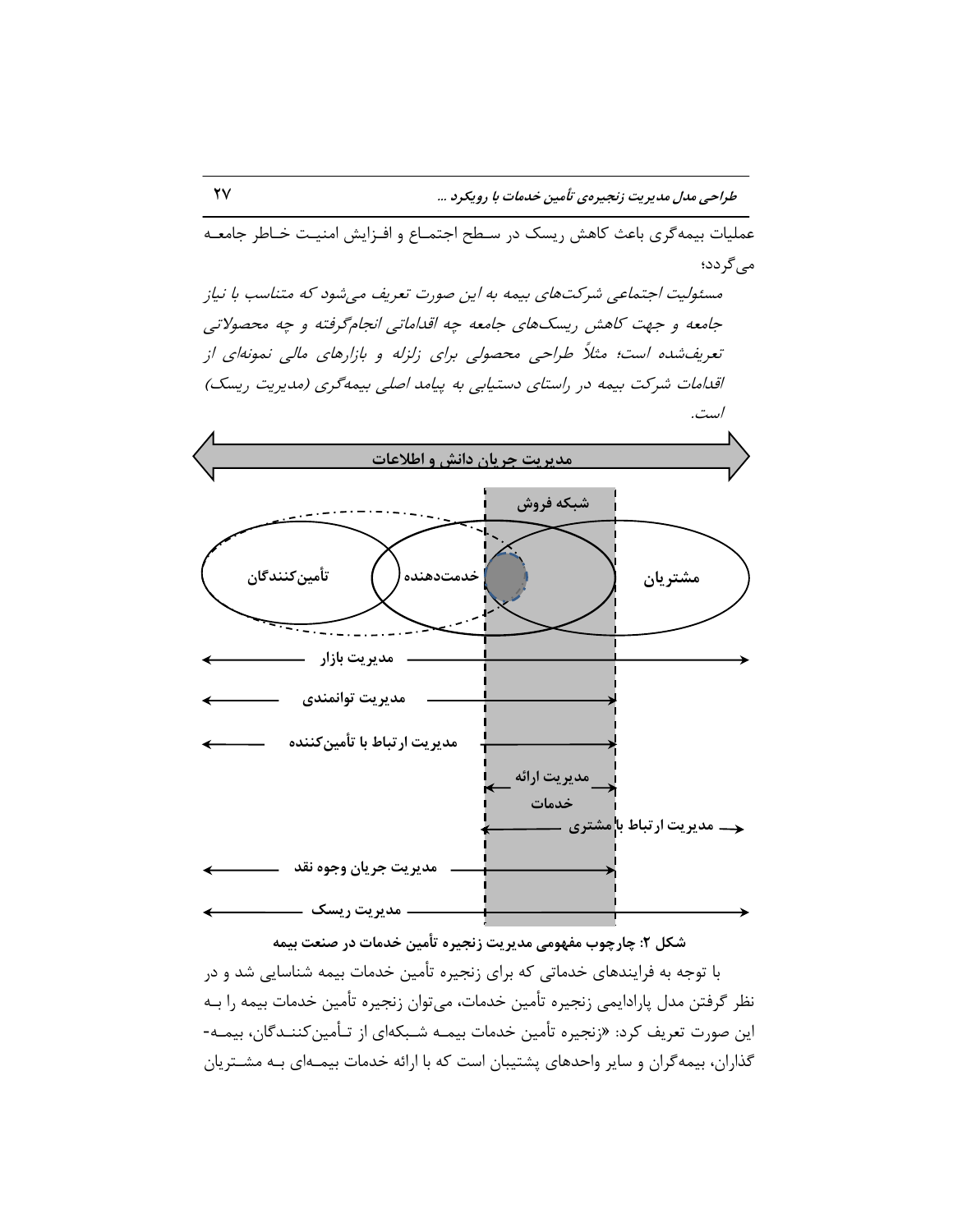درصدد افزایش آرامش خاطر جامعه است». بر این اساس «مدیریت زنجیره تـأمین خـدمات بیمه، مدیریت اطلاعات، فرایندها و منابع در سرتاسر زنجیره تأمین خدمات بـهمنظـور ارائـه اثربخش خدمات به مشتریان نهایی و مدیریت ریسک در کل زنجیـره اسـت». بـا توجـه بـه تعریف ارائهشده از زنجیره تأمین خدمات بیمه و فرایندهای معرفـی شـده مـی تـوان سـاختار مفهومی مدیریت زنجیره تأمین خدمات در صنعت بیمه را بهصورت شکل ۲ نشان داد.

### **ً-5تیجِگیزی**

همانِ طور که بیان شد، اقتصاد خدمات سهم قابلتوجهی از اقتصاد کشورهای پیشـرفته را به خود اختصاص داده است. در کشورهای درحال توسعه نیز بخــش خــدمات در حــال رشــد و گسترش است، بنابراین توجه به زنجیره تأمین خدمات برای بهبود عملیات، کنترل هزینههـا و حداقل کردن از دست دادن ارزش ضرورى است. با مـرور ادبیـات تحقیـق مشـخص شـد کـه مدلهای زنجیره تأمین در بخش تولیدی برای بخش خـدمات مناسـب نیسـتند. در ضـمن بـا توجه به تنوع موجود در بخش خدمات و تفاوتهـای موجـود بـین صـنایع خـدماتی مختلـف استفاده از مدلهای ارائهشده برای یک بخش خدماتی در بخش دیگر نمی توانـد تمـام جوانـب آن خدمات را پوشش دهد. در این تحقیق سعی شد تا بـا اسـتفاده ازنظـرت خبرگـان صـنعت بیمه و روششناسی نظریه داده بنیاد مدل پارادایمی زنجیره تأمین خدمات بیمـه جهـت در ک بهتر ماهیت و چالش های زنجیره تـأمین در بخـش خـدمات توسـعه داده شـود. همچنــین بـر اساس این مدل و تحقیقات گذشته چارچوب فرایندی زنجیره تأمین خدمات در صـنعت بیمـه تبیین و تعریف گردید. چارچوب پیشـنهادی دیـدی جدیـد از مـدیریت عملیـات خـدمات در صنعت بیمه ارائه می کند که می تواند به مدیران عملیاتی کمک کنند تا به شـکلی متفـاوت بـه طراحی و مدیریت فرایندهای بیمهای نگاه کنند و با توجه به اهـداف مـوردنظر بـرای مـدیریت زنجیره تأمین به شیوهای جدید فعالیتها و اقدامات خود را مورد ارزیابی قرار دهند.

چارچوب طراحی شـده تمــام اجــزاء زنجیــره تــأمین را شــامل مــی شــود و فراینــدهای مدیریتی که برای مدیریت کارآمد و اثربخش زنجیره تأمین موردنیاز است را تعریـف کـرده است. این فرایندها عبارتاند از؛ مدیریت ارائه خدمات، مدیریت توانمندی خدمات، مـدیریت بازار، مدیریت وجوه نقد، مدیریت ارتبـاط بـا مشـتری، مـدیریت ارتبـاط بـا تـأمین کننــده و مدیریت جریان اطلاعات و دانش. همچنین فرایند مدیریت ریسک بهعنوان فرایند تخصصے در عملیات بیمه گری در این چارچوب بهخوبی نشان دادهشده است.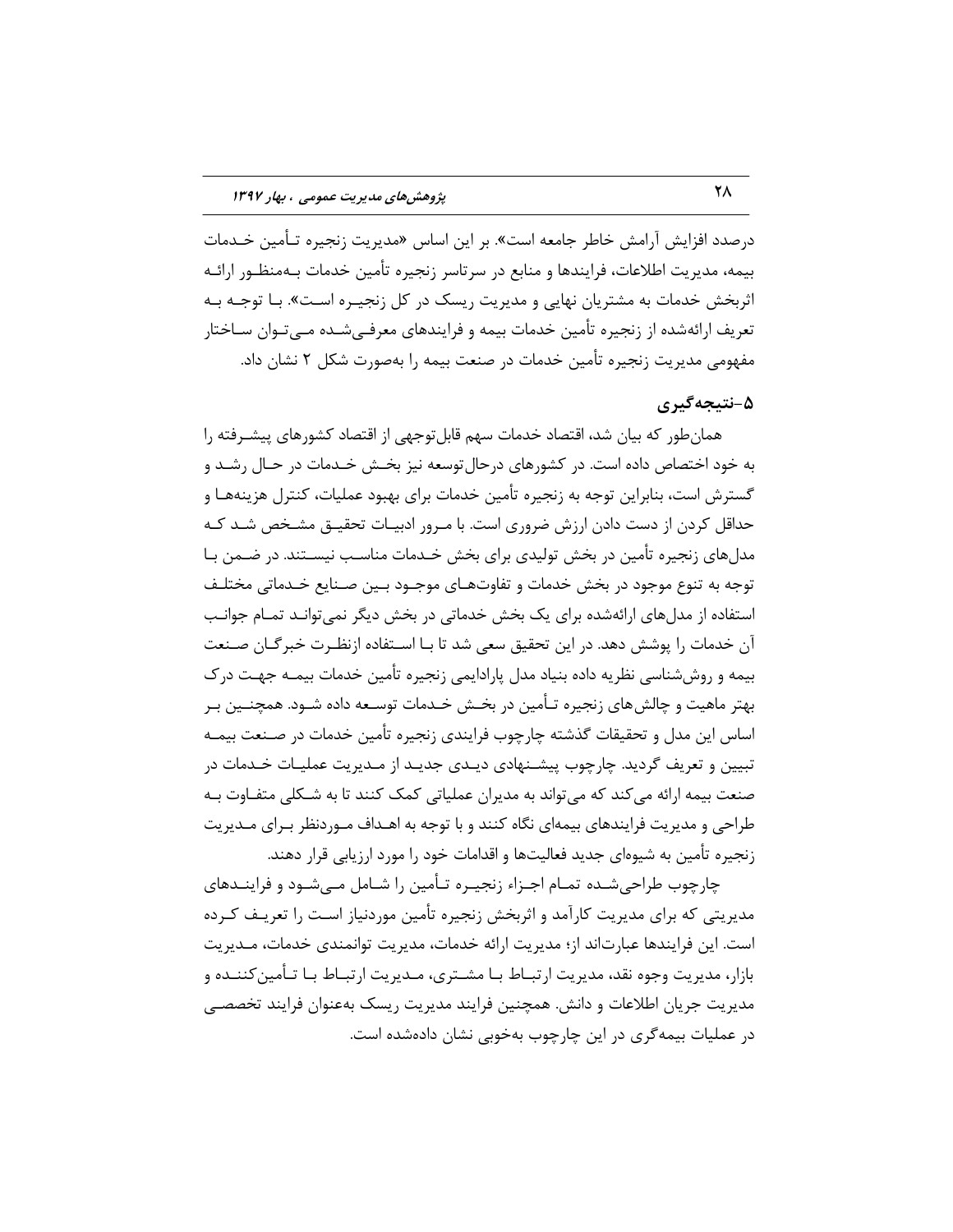مدیران صنعت بیمه میتوانند از مدل پارادایمی زنجیره تأمین خدمات و چارچوب مفهـومی مدیریت زنجیره تأمین خدمات ارائهشده در این تحقیق، برای دستیابی بـه مزیـت رقــابتی و کاهش عدم اطمینانهای محیطی، بهعنوان مبنایی جهت پیکربندی شبکه تأمین و مدیریت فرایندهای بیمه گری استفاده کنند. همچنین این چارچوب میتواند مبنـایی جهـت طراحـی مدلهای ارزیابی عملکرد و تعالی شرکتهای خدماتی (بیمهای) قرار گیرد.

چارچوب طراحی شده در این تحقیق بر اساس دید و نظر خبرگان بخش خـدمتدهـی (هسته زنجیره تأمین) طراحیشده است، پیشنهاد میشـود در تحقیقـات آینـده مـدلهـای زنجیره تأمین خدمات با توجه به نظرات سایر ذینفعان طراحی شود. قابلیت کاربرد این مدل در سایر بخش های خدماتی موضوعی است که می تواند موردتحقیــق قــرار گیــرد. همچنــین پیشنهاد میشود در تحقیقات آینده با ابزارهایی مثل مـدلسـازی تفسـیری- سـاختاری یـا نگاشت علی روابط بین بخشهای مختلف مدل مورد ارزیابی قرار گیرد.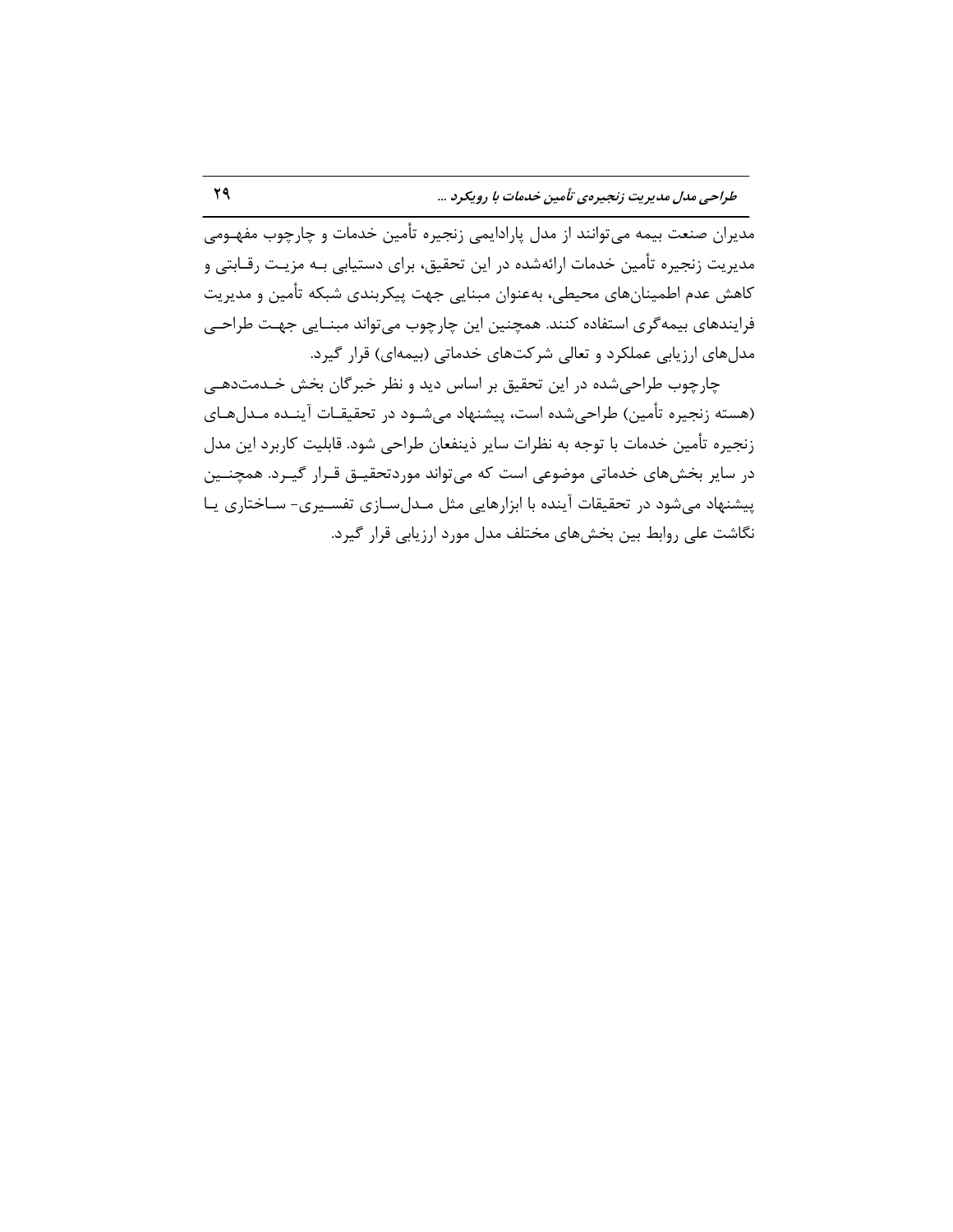#### **References**

<span id="page-25-5"></span>1-Akkermans, H. and B. Vos (2003), "Amplification In Service Supply Chains: An Exploratory Case Study From The Telecom Industry", Production and Operations Management, 12(2): 204-223.

<span id="page-25-9"></span>2-Appelfeller, W. and W. Buchholz (2005), Supplier relationship management Strategie, Organisation und IT des modernen Beschaffungsmanagements, Springer-Verlag.

<span id="page-25-3"></span>3-Armistead, C. G. and G. Clark (1993), "Resource activity mapping: the value chain in service operations strategy", Service Industries Journa,l 13(4): 221-239.

<span id="page-25-6"></span>4-Baltacioglu, T., et al. (2007), "A New Framework for Service Supply Chains", The Service Industries Journal 27(2): 105-124.

<span id="page-25-11"></span>5-Banks, E. (2004), Alternative Risk Transfer: Integrated Risk Management through Insurance, Reinsurance, and the Capital Markets, Wiley.

<span id="page-25-2"></span>6-Banomyong ,R. and N. Supatn (2011), "Developing a supply chain performance tool for SMEs in Thailand", Supply Chain Management: An International Journal, 16(1): 20-31.

<span id="page-25-8"></span>7-Bazargan, A.(2011). An Introduction to Qualitative and Mixed Method Research.(2nd ed.) ,Didar,Tehran (in Persian).

<span id="page-25-1"></span>8-Bitner, M. J. (1995), "Building service relationships: it's all about promises", Journal of the Academy of Marketing Science, 23(4): 246-251.

9-Boonitt, S. and C. Pongpanarat (2011), "Measuring service supply chain management processes: The application of the Q-sort technique", International Journal of Innovation, Management and Technology, 2(3): 217-221.

<span id="page-25-10"></span>10-Chopra, S. and P. Meindl (2007), Supply chain management. Strategy, planning & operation, Springer.

<span id="page-25-4"></span>11-Cook, J., et al. (2001), "From raw materials to customers: supply chain management in the service industry" SAM Advanced Management Journal, 66(4): 14-14.

<span id="page-25-0"></span>12-Cooper, M. C., et al. (1997), "Supply chain management: more than a new name for logistics", The International Journal of Logistics Management, 8(1): 1-14.

<span id="page-25-7"></span>13-Corbin, J. and A. Strauss (2007), Basics Of Qualitative Research: Techniques And Procedures For Developing Grounded Theory, SAGE Publications.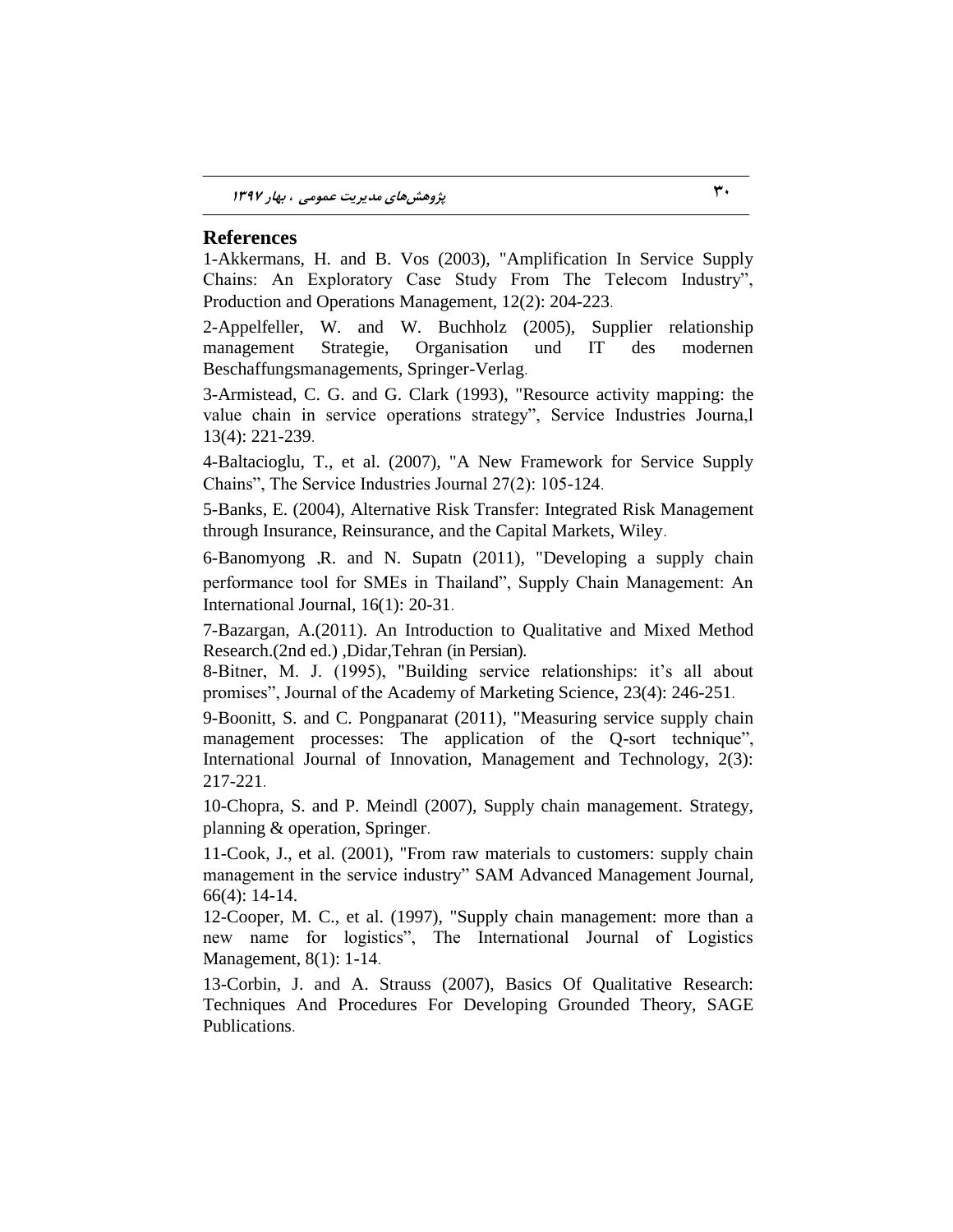<span id="page-26-11"></span>14-Crandall, R. E. and R. E. Markland (1996), "Demand Management‐ Today's Challenge For Service Industries", Production and Operations Management, 5(2): 106-120.

15-Creswell, J. W. (2003), Research Design: Qualitative, Quantitative, and Mixed Methods Approaches, SAGE Publications.

<span id="page-26-5"></span>16-Ellram, L. M., et al. (2004), "Understanding and Managing the Services Supply Chain", Journal of Supply Chain Management, 40(3): 17-32.

<span id="page-26-0"></span>17-Giannakis, M. (2011), "Conceptualizing and managing service supply chains", Service Industries Journa,l 31(11): 1809-1823.

<span id="page-26-2"></span>18-Giannakis, M. (2011), "Management of service supply chains with a service-oriented reference model: The case of management consulting", Supply Chain Management, 16(5): 346-361.

<span id="page-26-6"></span>19-Giannakis, M. and S. R. Croom (2004), "Toward the Development of a Supply Chain Management Paradigm: A Conceptual Framework", Journal of Supply Chain Management, 40(1): 27-37.

<span id="page-26-9"></span>20-Goulding, C. (2002), Grounded Theory: A Practical Guide for Management, Business and Market Researchers, SAGE Publications.

<span id="page-26-3"></span>21-Johnston, R. and G. Clark (2012), Service Operations Management: Improving Service Delivery, Financial Times Prentice Hall.

<span id="page-26-1"></span>22-Lambert, D. M. and M. C. Cooper (2000), "Issues in Supply Chain Management", Industrial Marketing Management, 29(1): 65-83.

<span id="page-26-10"></span>23-Lee, H. L. and C. Billington (1995), "The evolution of supply-chainmanagement models and practice at Hewlett-Packard", Interfaces, 25(5): 42- 63.

<span id="page-26-13"></span>24-Lee, H. L., et al. (2004), "Information distortion in a supply chain: the bullwhip effect", Management science, 50(12 supplement): 1875-1886.

<span id="page-26-4"></span>25-Lin, Y., et al. (2010), Service Supply Chain: Nature, Evolution, and Operational Implications. Proceedings of the 6th CIRP-Sponsored International Conference on Digital Enterprise Technology. G .Huang, K. L. Mak and P. Maropoulos, Springer Berlin Heidelberg. 66: 1189-1204.

<span id="page-26-7"></span>26-Maull, R., et al. (2012), "Service Supply Chains: A Customer Perspective", Journal of Supply Chain Management, 48(4): 72-86.

<span id="page-26-8"></span>27-Mello, J. and D. J. Flint (2009), "A refined view of grounded theory and its application to logistics research", Journal of Business Logistics, 30(1): 107-125.

<span id="page-26-12"></span>28-Mentzer, J. T., et al. (2001), "Defining supply chain management", Journal of Business Logistics, 22(2): 1-25.